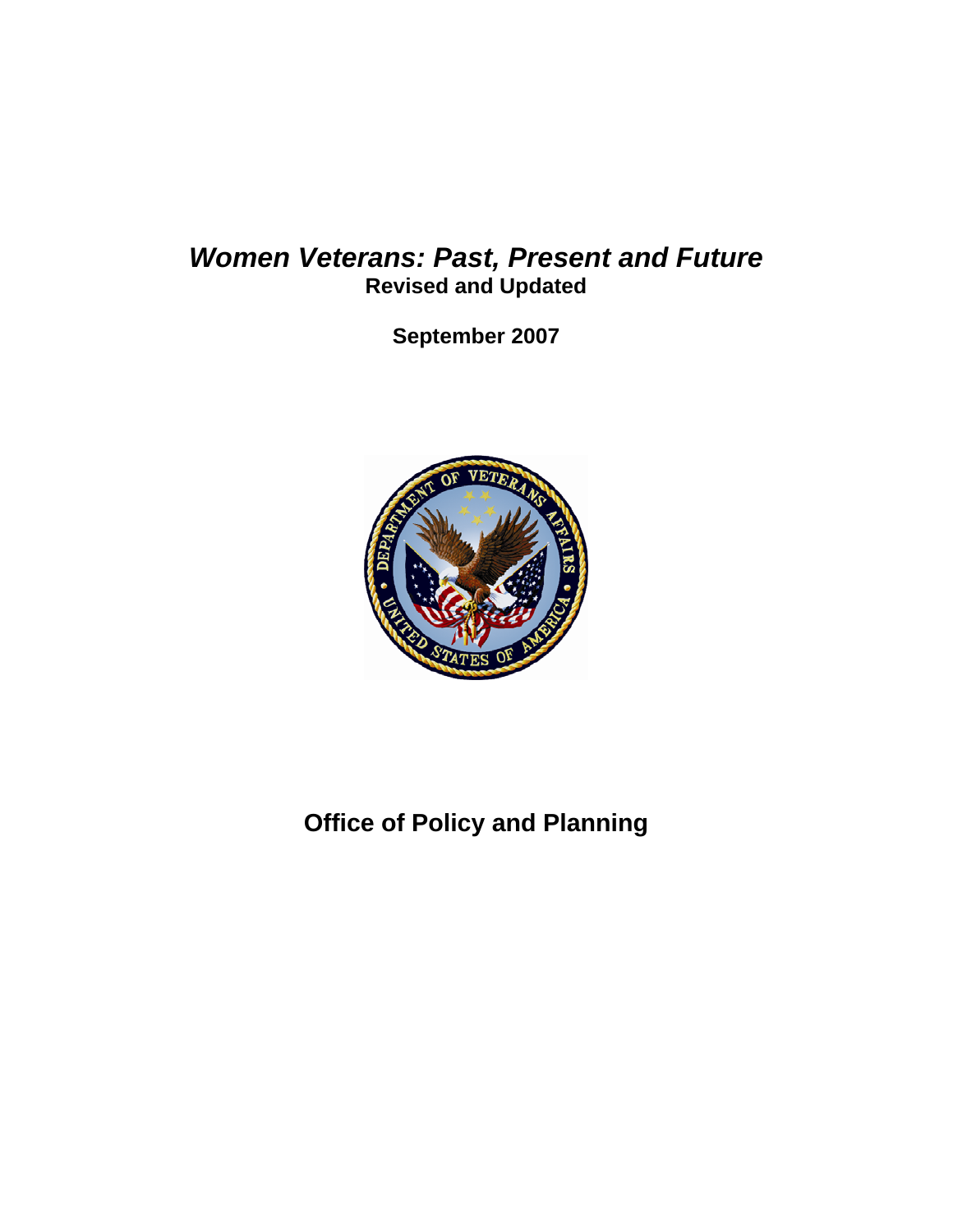# *Women Veterans: Past, Present, and Future*  **Revised and Updated September 2007**

 Women are a vital part of the armed forces and the community of veterans. The study of women veterans begins with the history of women in the military and the changing role of women in the military.

#### **Women in the Military: A Historical Perspective in Brief**

 Women have served valiantly in America's wars and conflicts throughout our history. And although women were not formally under military command until the early part of the  $20<sup>th</sup>$  century, they have served in various capacities, beginning with America's War of Independence.

 During the American Revolution, it was not uncommon for wives, mothers, and daughters to follow their male loved ones into battle. While they tended to their men, they were often given rations in exchange for service to the troops, mostly tending to the wounded and serving as cooks, seamstresses, and launderers. Some women distinguished themselves on the battlefield for the Continental Army. For example, Margaret Corbin and Mary McCauley, who was a heroine in the Battle of Monmouth in 1778 and thought to be the model for the legendary Molly Pitcher, fought in the Battle of Fort Washington in 1776 (Holm, pp.3-4). Later during the Civil War, at least 400 women on both sides of the conflict disguised themselves as men and assumed combat roles alongside men. Women in surprisingly large numbers served in other unconventional roles as well, acting as spies, saboteurs, and couriers as well as taking an active part in the execution of the war. Most women who served, however, assumed conventional civilian roles as cooks, caregivers, and nurses (Holm, p. 6).

 The institutionalization of the nursing corps as an auxiliary of the Army, which started during the Spanish-American War in 1901 (Thomas, p. 3) by an act of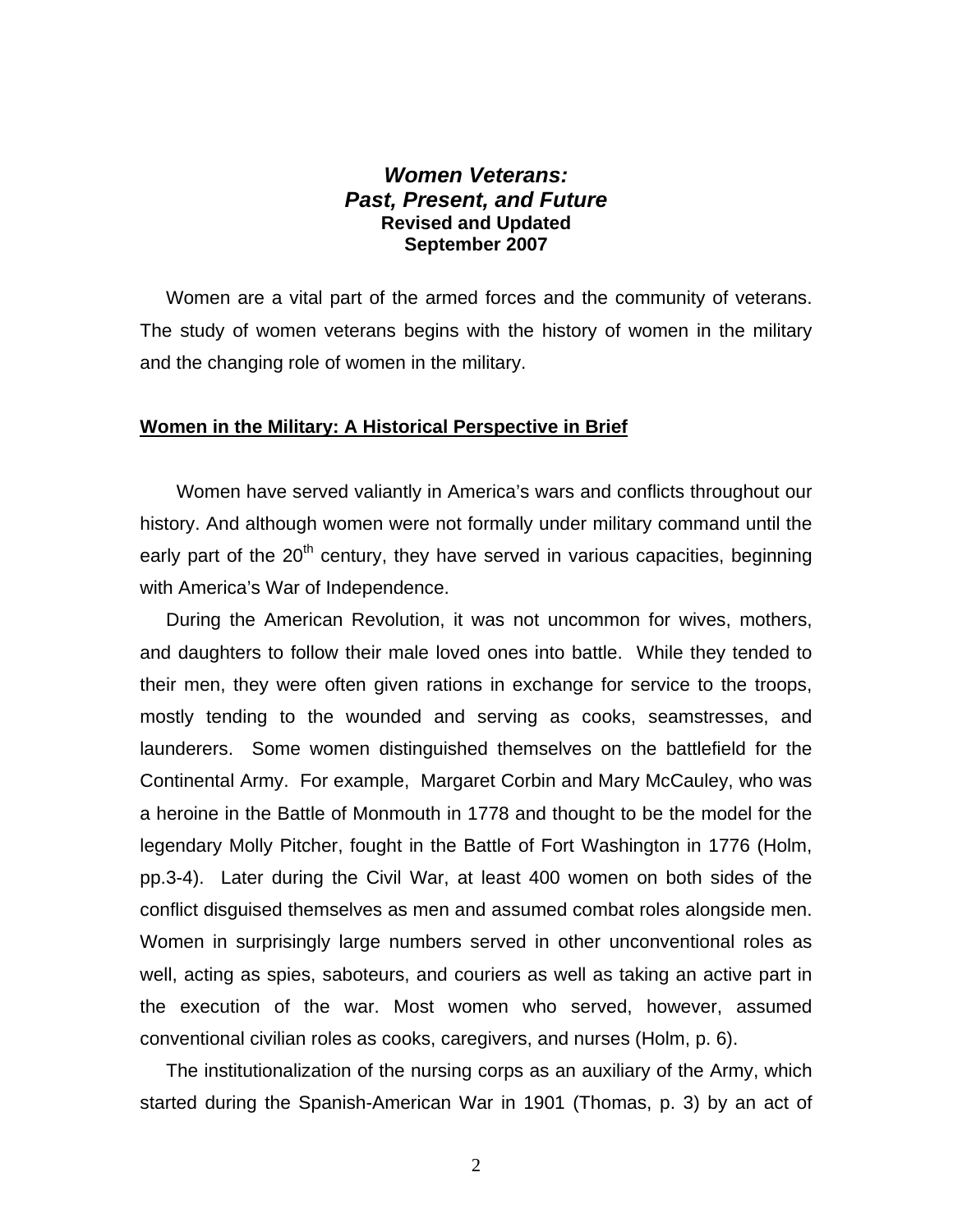Congress, is generally recognized as the event that established women as a formal part of the military. In 1908, the Navy followed suit and established its own nursing corps. By the end of WW I, about 34,000 women served as nurses in all of the armed forces, which included by then nurses in the Marines and Coast Guard as well as in the Army and Navy. However, it is generally acknowledged that the nursing corps was still effectively given only marginal status, since military women still had no military rank or were not given the benefits provided to men in the military and to male veterans (Holm, p. 9).

 In spite of the secondary status of women in the military at the time, WW I seems to have been a turning point in the history of women in the military. The significant role of nurses and women serving in other roles during WW I firmly established the importance of women to the armed forces.

 Changes in the civilian work force after WW I, which saw an increasing number of women in clerical positions, also had a profound impact on the military. Women filled such roles, thus expanding the kinds of work women did in the military—that is, from work almost exclusively in nursing, to other jobs as well (Holm, p. 11), particularly during WW II.

 If WW I was a turning point for women in the military, WW II was the time when women served in relatively large numbers, responding to an all-out mobilization because of a desperate need for personnel. Acceptance of these women was not always given willingly, both in Congress and within the military itself. At the end of the war, nearly 280,000 women were serving out of 12 million in the armed forces. In all, roughly 350,000 women served in the military during the course of the war (Holm, p. 100). At the end of fiscal year 2006, there were an estimated 149,000 living women veterans of WW II (Office of the Actuary, December 2004).

 It was during WW II when women were first given full military status with the establishment of the Women's Army Corps (WAC) by Congress in 1943. The WAC was headed by Oveta Culp Hobby of Texas, who later became the second woman to serve as a cabinet secretary (after Labor Secretary Francis Perkins in Franklin D. Roosevelt's administration). She served as secretary under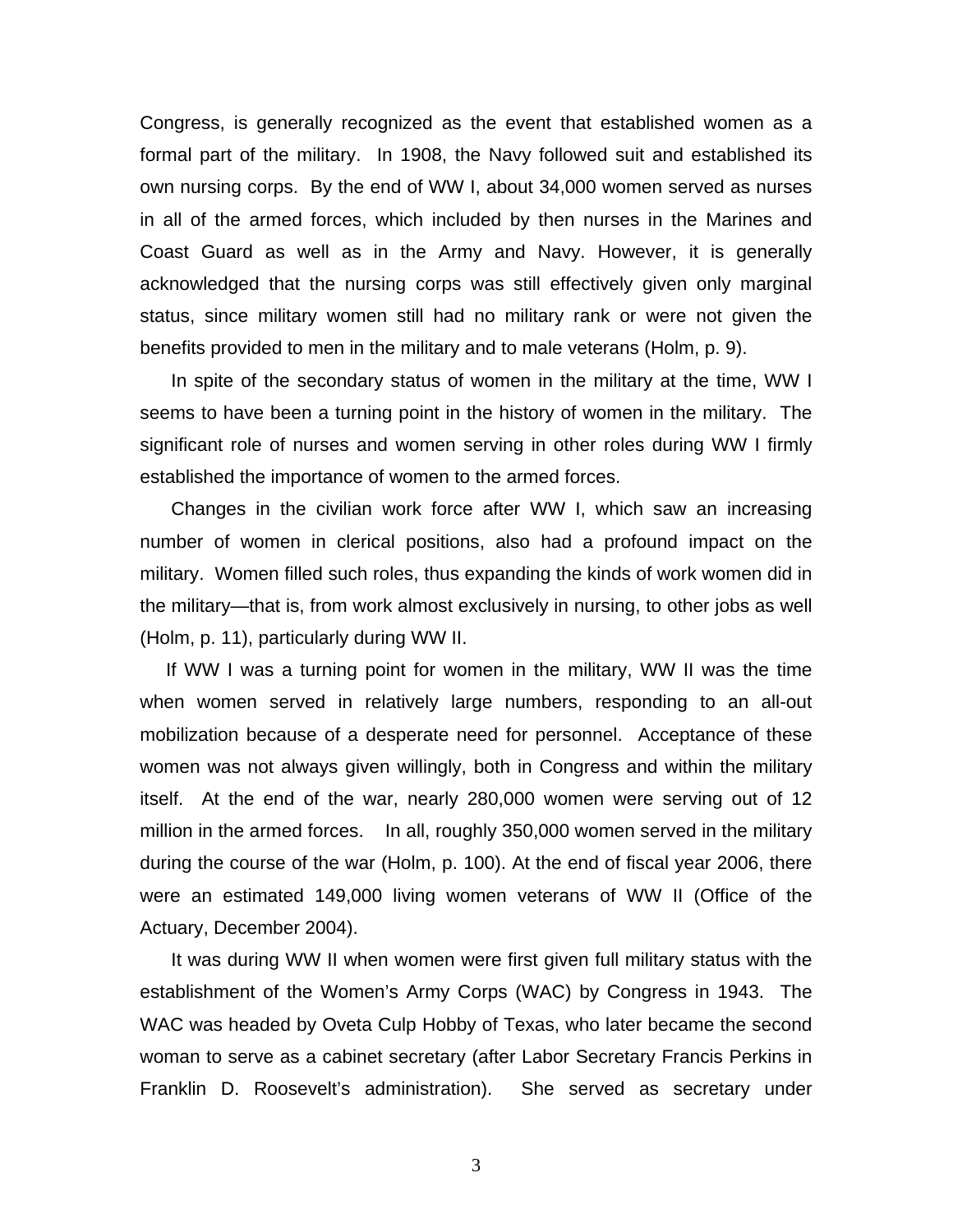President Eisenhower of what is now the Department of Health and Human Services. The WAC, its predecessor, the Women's Army Auxiliary Corps (WAAC), the Navy's WAVES (Women Accepted for Volunteer Emergency Service) (established in 1942), the Marine Corps Women's Reserve, the Coast Guard Women's Reserve (known as SPARS, *Semper Paratus*-Always Ready) (established in 1942), and the WASPS (Women Air Force Service Pilots, made up of civil service pilots) all contributed immensely in various ways to the war effort.

In spite of the contributions of women during WW II, there was a feeling in some circles, including Congress, that the role of women in the military should be reduced in a post-WW II world and that a general de-mobilization should occur. Indeed, many women did leave the military, as did many men. However, one who was not of the view that women as a group should be demobilized was General Eisenhower, who was Army Chief of Staff at the time. Eisenhower was a strong advocate of legislation passed in 1947 making the WAC part of the regular Army and Reserve (Holm, p. 105). In 1948, President Harry Truman signed the Women's Armed Services Integration Act, making women permanent members of the Regular and Reserve forces of the Army, Navy, Marines and the newlycreated Air Force (Women in Military Service for America Memorial Foundation, p.2). A year later, the Air Force Nurse Corps was recognized as a separate branch of the Air Force. Another milestone, Truman's Executive Order 9981, ended racial segregation in the armed forces in 1948.

 Sentiments of retrenchment and isolation immediately after WW II were shortlived in light of the ascendance of the Soviet Union and the challenge it and its global allies presented. The Korean Conflict was the first immediate post-WW II manifestation of that challenge and women played an active role in the engagement.

 At the time the war broke out in 1950, there were about 22,000 women in the armed forces, with roughly one-third in nursing or health-related jobs. Over the next year, efforts to increase the number of active duty military nurses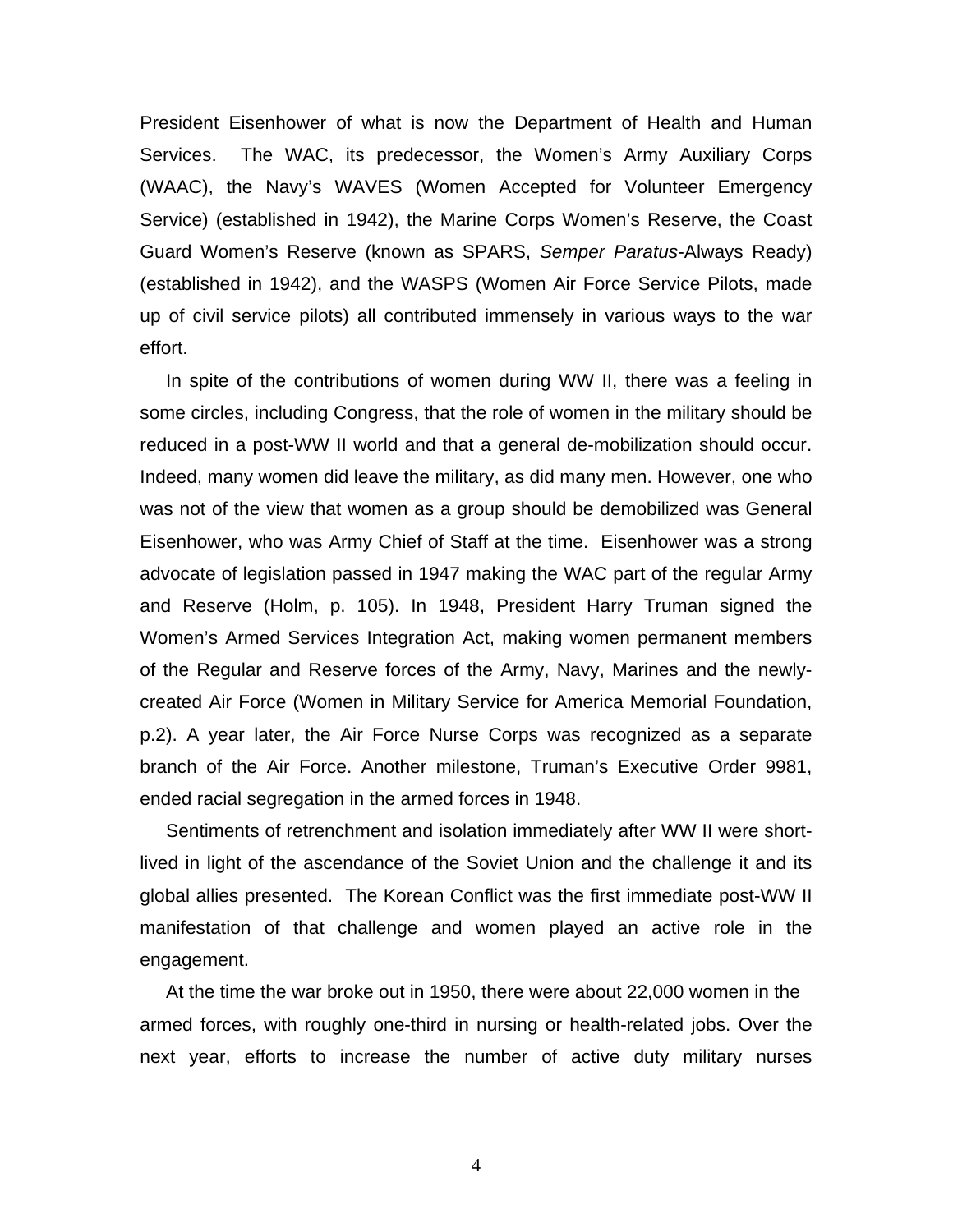succeeded, particularly by activating many military nurses in the reserves who had served during WW II (Holm, pp. 149-150). At its peak, the number of women in the armed forces during the Korean Conflict was 48,700, declining to about 35,000 by war's end in June 1955 (Holm, p. 157).

 During the Korean Conflict (in 1951), the Defense Department Advisory Committee on Women in the Services (DACOWITS) was established by then-Secretary of Defense, George C. Marshall, to provide advice and recommendations on matters and policies relating to the recruitment and retention, treatment, employment, integration, and well-being of professional women in the Armed Forces. DACOWITS exists to this day, continuing to make recommendations on family issues related to recruitment and retention of women in the military. Historically, the civilian appointees to DACOWITS have been very instrumental in recommending changes to laws and policies beneficial to military women (Trowell-Harris, 2005).

 During the Korean Conflict, there were ambitious goals by the military to increase by several-fold the proportion of women in each of the services. The overall goal was to mobilize one-half million to one-million women to join. In spite of active recruiting and other efforts, the military fell far short of its goals (Holm, p. 157).

 The next big push to increase the number of women in the military came in 1968 during the Vietnam War. The Department of Defense had a goal of adding 6,500 women to the military (Holm, p. 187), thus trying to reverse a downward trend after the Korean Conflict. Nearly 7,000 women served in the military in the Southeast Asia theater of operations. Most of those who served there were nurses (Women in Military Service for America Memorial Foundation, p. 4). However, the military opened up many other positions to women as a result not only of personnel shortages, even in an era of conscription, but also as a reflection of general societal changes in the role of women.

 The Vietnam era was a time of considerable social ferment and unrest, with many groups demanding and gaining equal status in society, including women. Indeed, the passage of P.L. 90-130 in 1967 was meant, in large part, to remove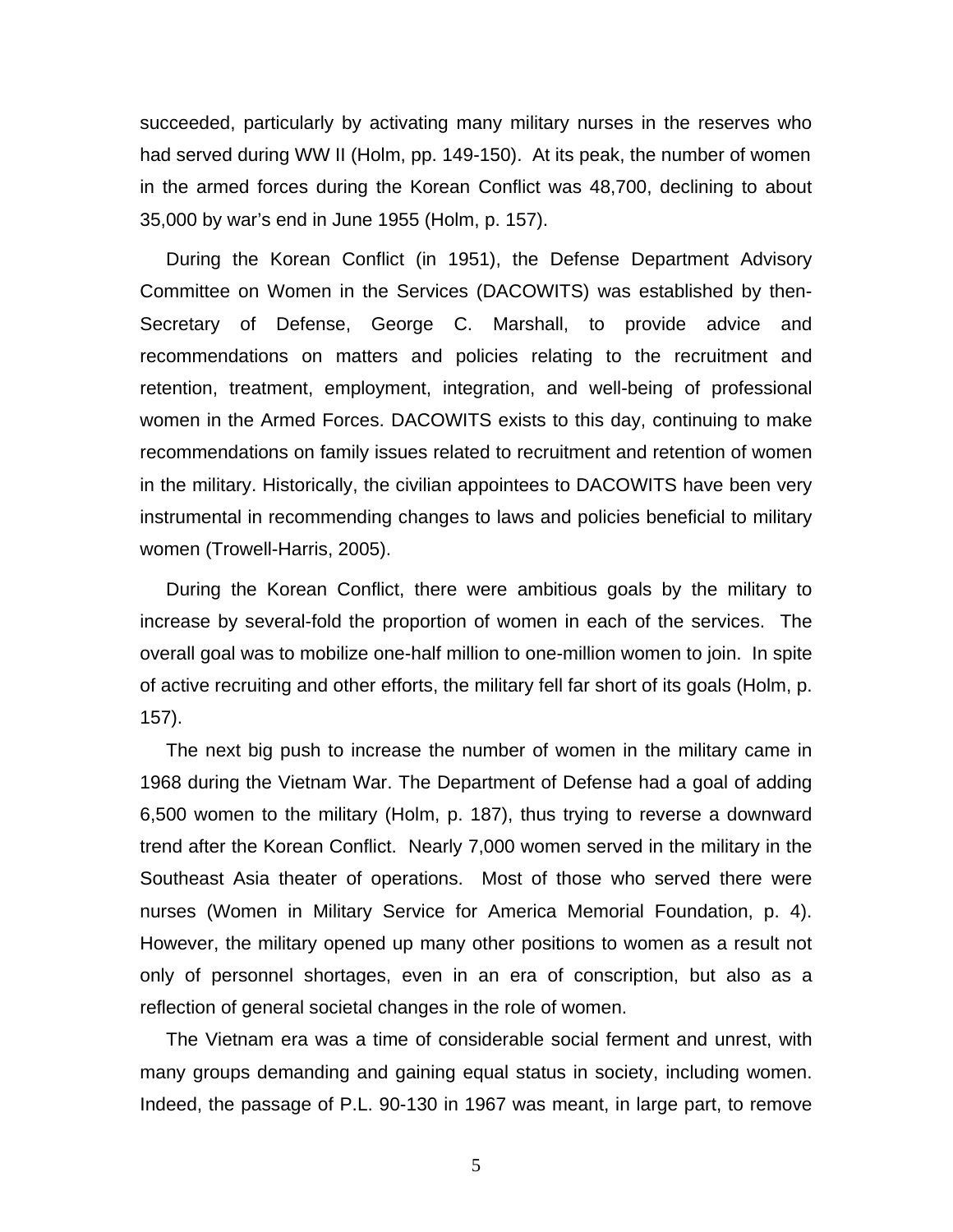statutorily any obstacles to women becoming high ranking military officers. In 1970, Brigadier General Anna Mae Hays, head of the Army Nurse Corps, became the first woman to attain star rank in nursing. By 1972, Rear Admiral Alene B. Duerk, head of the Navy Nurse Corps, became the first woman admiral (Holm, p. 203) and also in 1972, E. Ann Hoefly became Brigadier General in the Air Force Nurse Corps.

 The 1970's also saw the appointment of women to star rank who were not nurses: Army Brigadier General Elizabeth P. Hoisington (1970); Air Force Brigadier General Jeanne M. Holm (1971); Navy Rear Admiral Fran McKee (1976); and Marine Brigadier General Margaret A. Brewer (1978) (Moseley Brown, 2005). Gains made by women in the military continued through the 1970's.

 The trend of gains remains, with fewer restrictions on women. Although rules affirmed in 1994 by then-Defense Secretary Les Aspin exempt women from assignments in small direct ground combat units or from collocating with such units, the rules also lifted long-standing bans on women serving in other combatrelated roles (*The Washington Times*, 2004) as a direct result of their performance during the Persian Gulf War in 1990 and 1991. Beginning in the early 1990s, women flew combat aircraft, manned missile placements, served on ships in the Gulf, drove convoys in the desert, and assumed other roles making exposure to combat more likely. In the 2001 National Survey of Veterans, 12 percent of women veterans reported having served in a combat or war zone. Nearly one-quarter reported contact with dead, dying or wounded compatriots during their military service (Office of Policy, Planning, and Preparedness, April 2003, Table 2-8, p. 52). The army's newly-created Combat Action Badge will honor any eligible soldier exposed to perilous combat conditions, affecting thousands of soldiers not in infantry ranks, including many women (Department of Defense, *ARNEWS*, 2005; *The Washington Post*, 2005).

 Some mark the beginning of the trend toward greater gender equality in the military with the advent of the All-Volunteer Force (AVF) in 1973, when occupational roles within the military opened up considerably for women because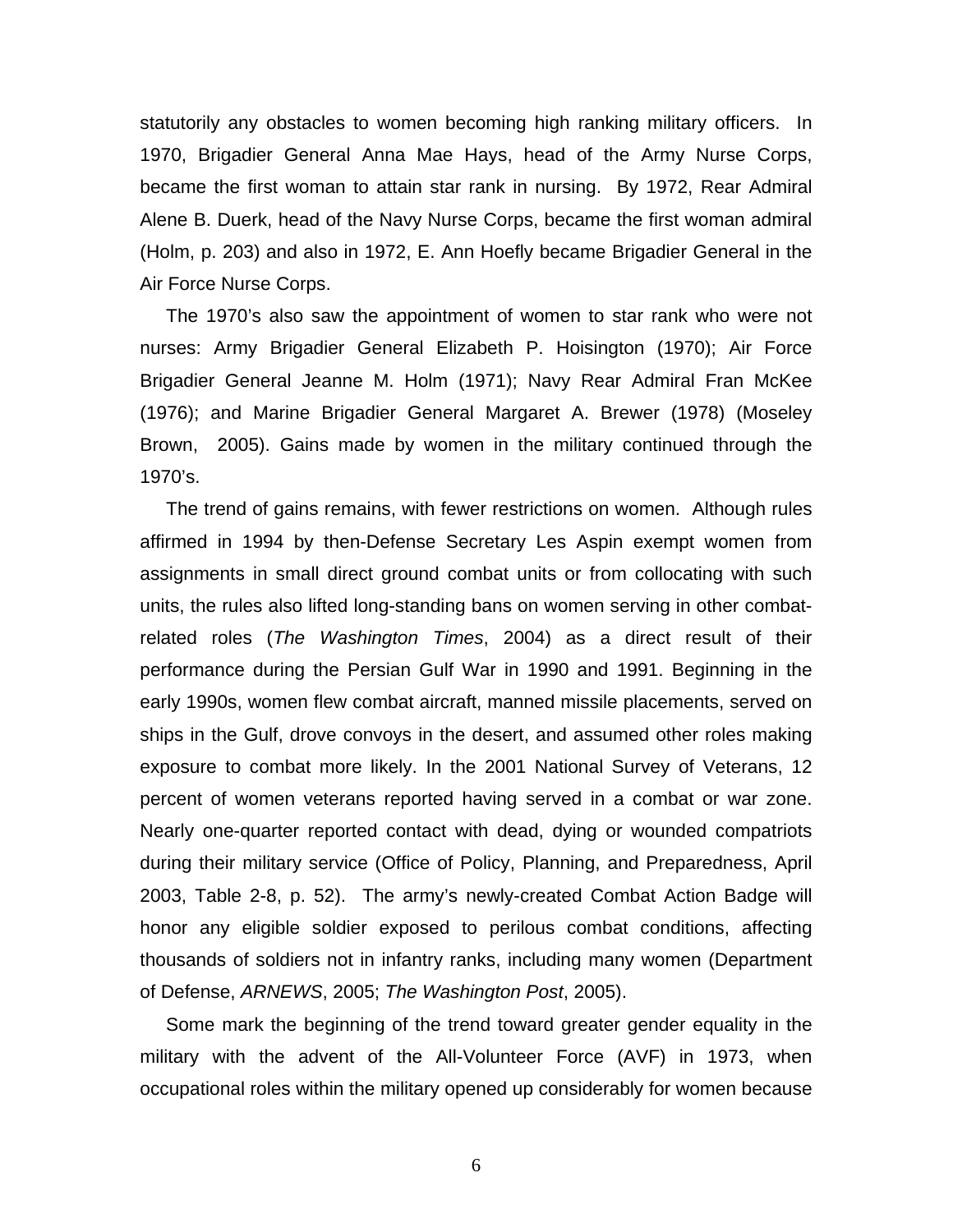of the need to fill those positions with a volunteer force. That is, personnel demands could not be met with a force of male volunteers alone. Data show that the AVF marked a sharp increase in the absolute number of women in the military and an increase in the proportion of women in the military as well. In spite of difficulties in retaining women in the military shortly after the establishment of the AVF, steps were taken to make the military more "family friendly" to encourage women to enter service and to remain there as well. Arguably, more needs to be done. But the numbers reflect, in some measure, those steps. In 1973, for example, 55,000 women were in the active duty military, making up 2.5 percent of the armed forces (Department of Defense, 2003, Tables D-19 and D-29). By September 30, 2005, however, the number of women on active duty nearly quadrupled to more than 202,000, making up nearly 14 percent of the active duty armed forces (Department of Defense, 2005).

## **The Population of Women Veterans**<sup>1</sup>

#### **Number**

 The population of women veterans is affected directly by the number of women in the military. At any one time, the number of veterans depends on the varying size of cohorts leaving the military up to that time and the survival rates among those cohorts to that time. In contrast to the population of male veterans, the population of female veterans has actually increased over the last decade or so because (a) of the increasing number and proportion of women entering (and leaving) the military, (b) a more favorable survival rate of women compared to men at any given age, and (c) the younger age distribution of women veterans compared to male veterans, which means relatively more women at younger ages, with lower mortality rates.

 $\overline{a}$  $1$  Veteran population estimates and projections cited in this section generally pertain to the U.S. and Puerto Rico. An estimate or projection for a given year is as of September 30 of that year; data cited for the decennial census years of 1990 and 2000 are as of April 1 of those years. Source of estimates and projections: VA Office of the Actuary, VetPop2004 Version 1.0, December 2004.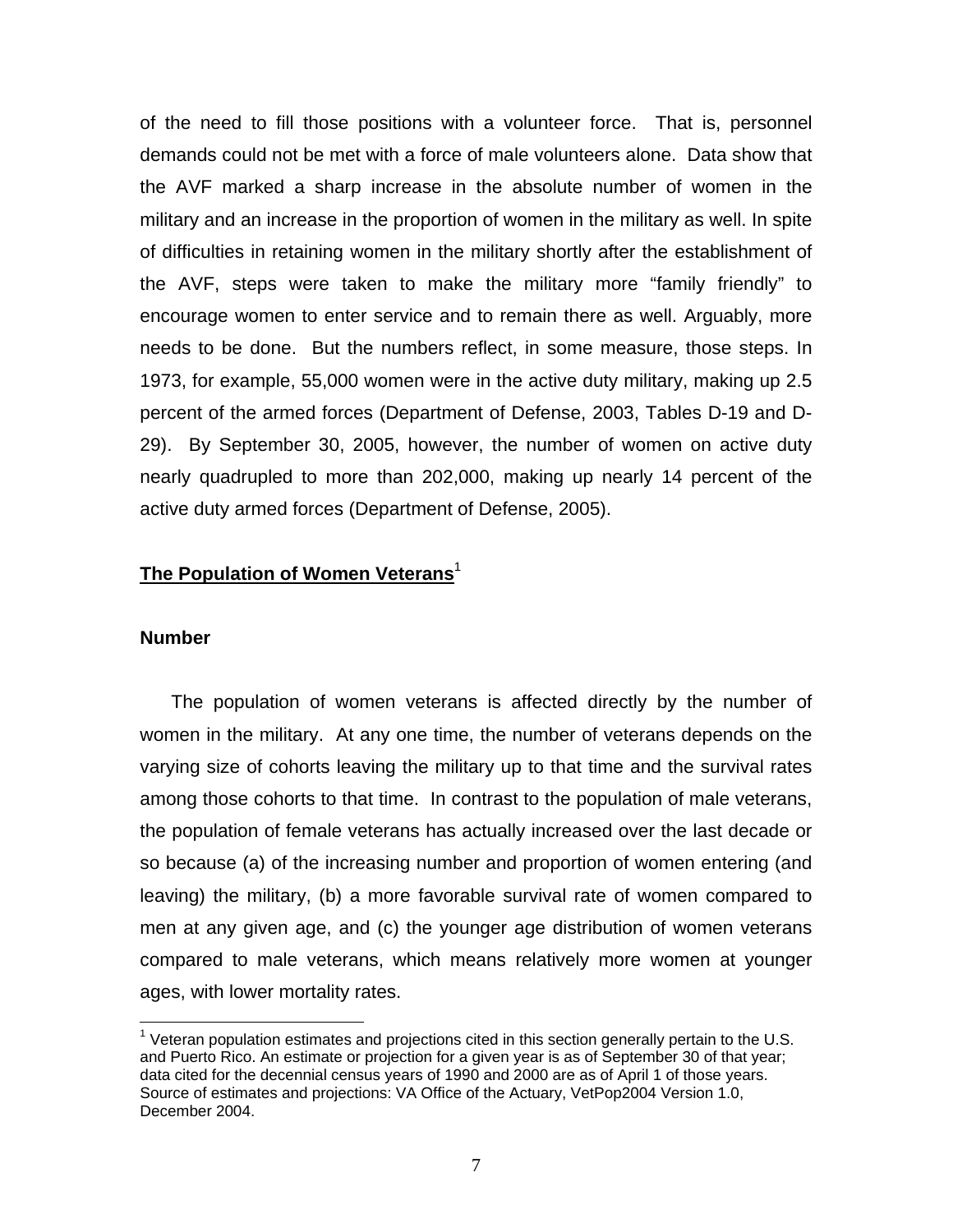According to the 1990 Census, there were 1.2 million women veterans. By the next census in 2000, that number increased to 1.6 million, with an estimated 1.74 million by the end of fiscal year 2007.

The accompanying figure<sup>2</sup> shows the trend in the estimated and projected number of women veterans in the U.S. and Puerto Rico over the span of 40 years, from 1980 to 2020. The population of women veterans rose, and is projected to continue to rise, steadily from 1.1 million in 1980 to 1.2 million in 1990 to 1.6 million in 2000 to 1.8 million in 2010 and 1.9 million in 2020. In sharp contrast, the estimated and projected population of male veterans is projected to decline (27.6 million in 1980; 27.3 million in 1990; 24.8 million in 2000; 20.3 million in 2010 and 16.2 million in 2020).



Sources: 1985 to 1989 ,Trend Data ; 1990 to 1999, VetPop2001; 2000 to 2020: VetPop2004 v1.0 (Trend data and VetPop2001 modified for smoothness.) Office of the Actuary, Department of Veterans Affairs

 $\overline{a}$ 

 $2$  The VA Office of the Actuary compiled the data for this figure and smoothed the data prior to 2000 to be consistent with estimates and projections beyond 2000 from the latest model, VetPop2004 Version 1.0, December 2004.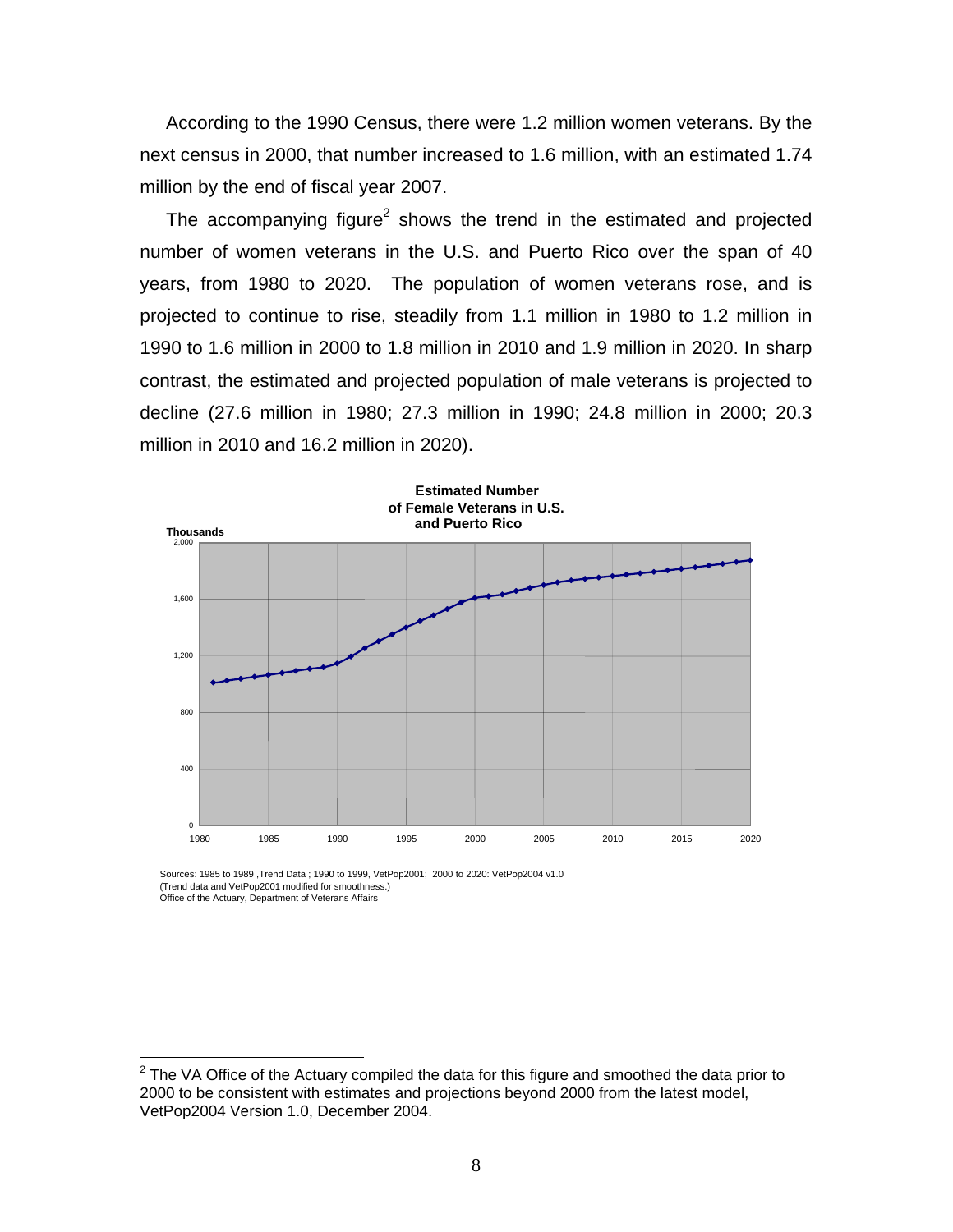As a proportion of the veteran population, women went from nearly 4 percent in 1980 to 4 percent in 1990 and 6 percent in 2000<sup>3</sup>. With projected increases in the number of women in the military relative to men, the proportion of the veteran population which is female is also projected to increase steadily: 8 percent in 2010 (from 6 percent in 2000) and 10 percent by 2020.

#### **Age**

 $\overline{a}$ 

 Not only do male and female veterans differ with respect to observed and expected trends in their number and their respective share of the veteran population, they also differ in their relative age as well. As noted above, women veterans are younger, in the aggregate, than their male counterparts. In 2007, for example, the estimated median age of women veterans was 47, whereas the estimated median age of male veterans was 61. Although the median age of women veterans is projected to increase steadily over the next two decades, women veterans are projected still to be younger than male veterans in the aggregate.

 The proportions of women veterans who are 65 or older and 85 or older are lower than the proportion of male veterans of those ages. In 2007, an estimated 18 percent of women veterans were 65 or older and nearly 5 percent in the advanced ages of 85 or older. Among male veterans, an estimated 40 percent were 65 or older and nearly 5 percent were 85 or older. By 2010, the proportion of women veterans 65 or older is projected to be nearly 17 percent, and about 5 percent projected to be 85 or older. Among male veterans, 42 percent are projected to be 65 or older, with nearly 6 percent being 85 or older.

 Age differences between female and male veterans are also reflected in the differences by the period of service in which they served, with women more likely to have served in the later war periods while men are more likely to have served

 $3$  For the most part, percentages are rounded to the nearest whole percent. However, some percentages are rounded to the nearest tenth of a percent--for example, percentages based on numbers from administrative records, which are not estimates, or for numbers where the display of nuanced differences is intended, such as with geographic distribution.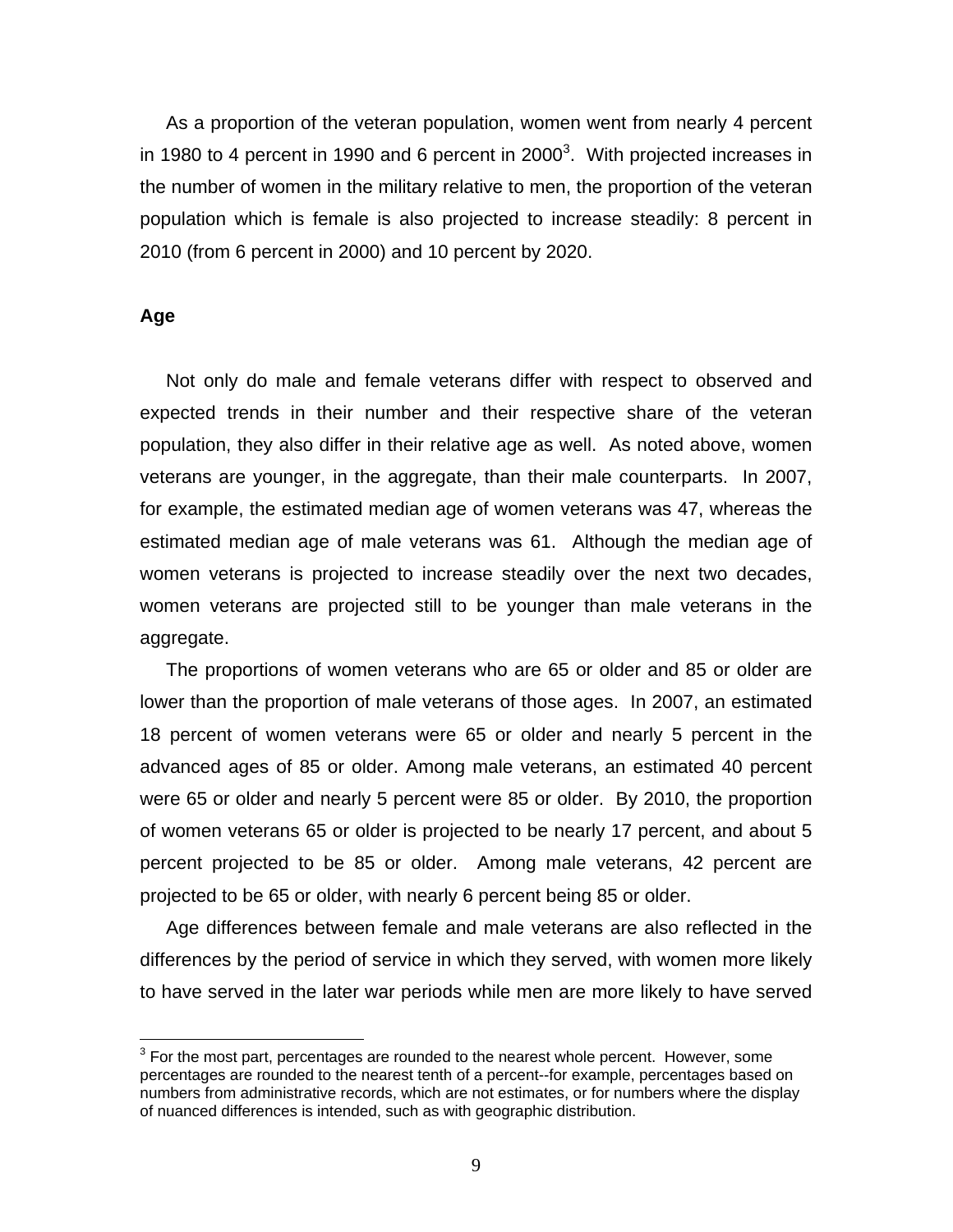in earlier war periods. Specifically, among wartime periods, the Gulf War era, which is still open, had the greatest estimated number of women veterans in 2007 (763,000), followed by the Vietnam Era (256,000), World War II (135,000), and Korea (71,000). More than 554,000 women are estimated to have served in peacetime only. In contrast, the greatest number of male veterans is estimated to have served during the Vietnam Era (7,593,000) among all war periods, followed by the Gulf War (4,114,000), Korea (2,842,000), and WW II (2,660,000). An estimated 5,494,000 male veterans served during peacetime only<sup>4</sup>.

 Knowing how many women veterans there are (and projecting how many there will be), how old they are and whether they are war or peacetime veterans and in which periods they served are important for planning the services VA provides. Such a picture, however, is not complete. Other characteristics are equally important, such as race, what benefits they have used, what social and economic characteristics they exhibit, the status of their health, and where they live.

#### **Geographic Distribution**

1

 In general, the geographic distribution of women veterans very much parallels that of their male counterparts, with some exceptions. In 2007, the states with the highest estimated proportion of the total women veteran population are among the largest in terms of the general population: California (9.5 percent of all women veterans), Texas (7.9 percent), Florida (7.7 percent), Virginia (4.4 percent), Georgia (4.1 percent), New York (3.8 percent), Pennsylvania and Ohio (3.7 percent), and North Carolina (3.6 percent). These nine states alone are estimated to have accounted for nearly one-half of the women veterans in the U.S. and Puerto Rico. Wyoming, Vermont, North Dakota, and D.C. had the lowest estimated number of women veterans, which can also be said generally of the distribution of their male counterparts.

 $4$  War period totals include those who served in more than one war period; a veteran is counted in all the war periods in which he or she served. Therefore, the period totals add to a number greater than the total number of veterans.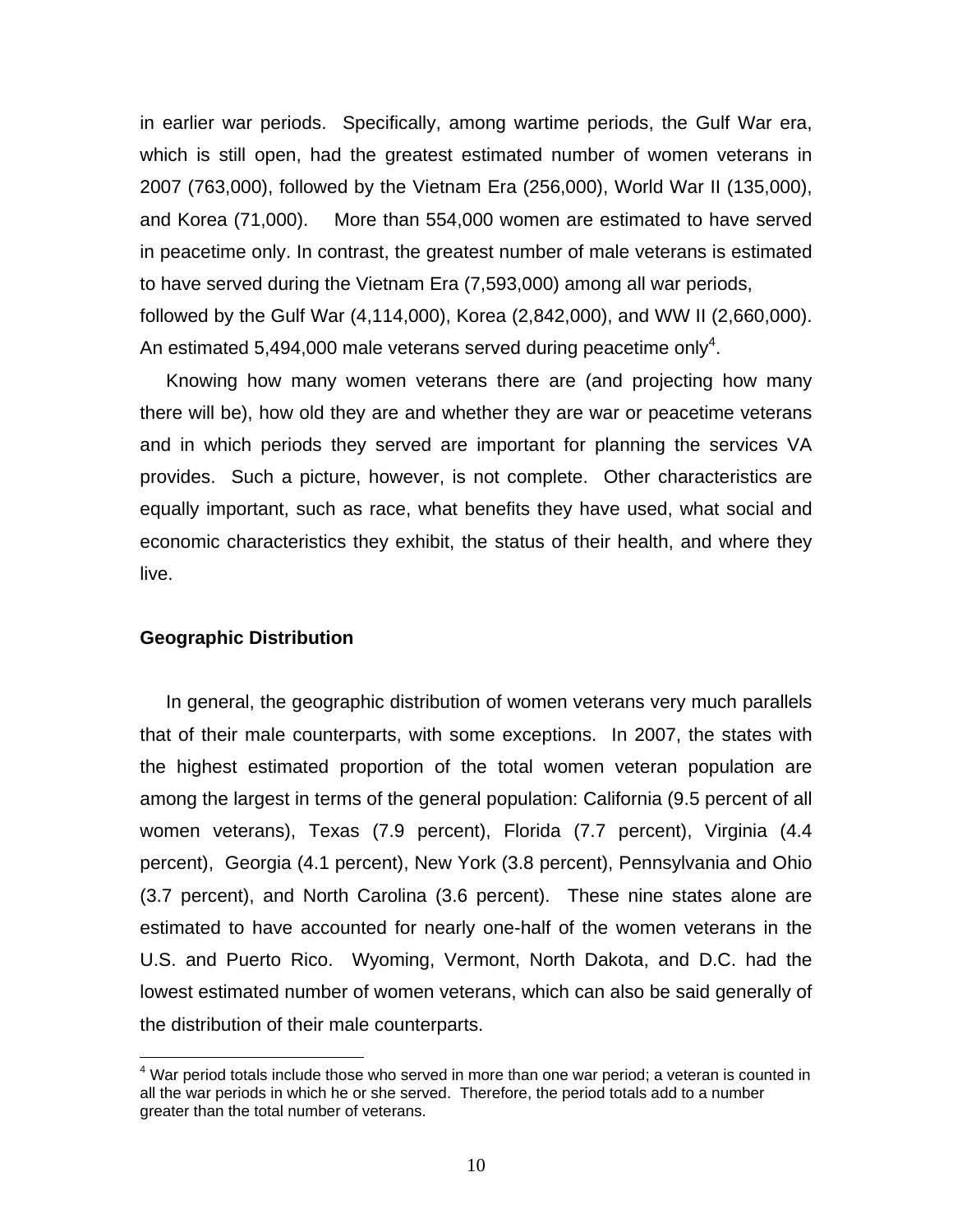Looking at the estimated distribution of women veterans and their male counterparts by the four Census regions<sup>5</sup> in 2007 shows general similarity between the Northeast and West Regions. The highest estimated proportion of both female and male veterans is in the South Region (44.0 and 39.0 percent, respectively) and the lowest proportion for female and male veterans is Northeast (13.0 and 16.0 percent, respectively).

|               | # Female        |          | # Male          |        |
|---------------|-----------------|----------|-----------------|--------|
| <b>Region</b> | <b>Veterans</b> | % Female | <b>Veterans</b> | % Male |
| Northeast     | 230,000         | 13%      | 3,503,000       | 16%    |
| South         | 760,000         | 44%      | 8,457,000       | 39%    |
| Midwest       | 336,000         | 19%      | 4,930,000       | 23%    |
| West          | 401,000         | 23%      | 4,677,000       | 22%    |
| Total         | 1,727,000       | 100%     | 21,567,000      | 100%   |

**Table 1: Percentage Distribution of the Estimated Female and Male Veteran Population by Census Region (see footnote 3) -- September 30, 2007** 

Source: VA Office of the Actuary, VetPop2004 Version 1.0, December 2004. Numbers are rounded to the nearest thousands.

 To plan for VA and other services, it is important to know where veterans are located now, but also where they might live in the future. By 2010, VA projections of women veterans by state show that states with large numbers of veterans in the general population are projected to have the largest share of women veterans. The projected top five states are: California (161,400 women veterans; 9.1 percent of women veterans); Texas (141,300, 8.0 percent); Florida (136,800; 7.8 percent); Virginia (76,500; 4.3 percent); and Georgia (74,300; 4.2 percent). The projected five smallest are: South Dakota (5,200; 0.3 percent); Wyoming (4,000; 0.2 percent); Vermont (3,700; 0.2 percent); North Dakota (3,700; 0.2 percent); and the District of Columbia (3,100; 0.2 percent).

# **Race and Hispanic Origin**

 Race and Hispanic origin are important demographic characteristics in that they are often associated with such socioeconomic characteristics as education,

 5 The regions are: Northeast, South, Midwest, and West. Puerto Rico is not officially part of any census region of the U.S. and therefore excluded from this table.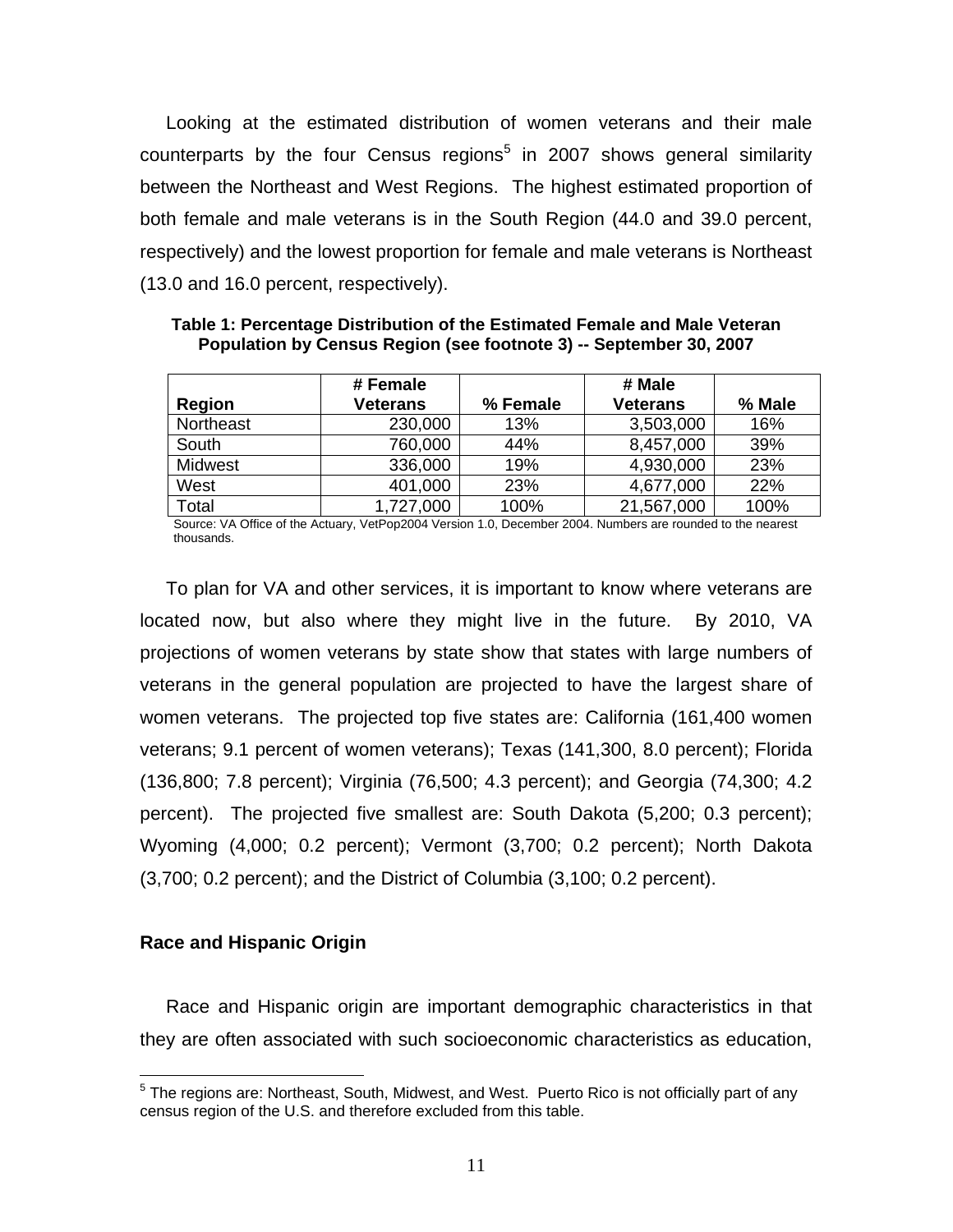employment and income. The military is seen by many not only as a way of serving the nation but also as an opportunity to learn job skills, to reap educational benefits, and to enhance life skills in general for use in the civilian world. Members of racial and ethnic minorities, particularly in an all-volunteer force, have availed themselves of those opportunities in relatively large numbers. This is true of women as well as men.

 Over the years, the military has seen an increase in the proportion of women, racial and ethnic minorities, and women of racial and ethnic minorities. Those numbers are reflected in changes in the racial and ethnic composition of the veteran population over time. Between 1990 and 2000, for example, the proportion of White non-Hispanics among women veterans declined from 83 percent to 72 percent, meaning that by the year 2000, nearly 30 percent of women veterans identified themselves in the Census as a member of a racial minority group. Most identified themselves as Black (or African American). Specifically, 17 percent of women veterans were Black non-Hispanic; 1 percent American Indian non-Hispanic; 1 percent Asian non-Hispanic; less than 1 percent Pacific Islander non-Hispanic; 2 percent were of some other race or multiple race non-Hispanic. Women veterans, in fact, were more likely than their male counterparts to identify themselves as a racial minority. Among male veterans in 2000, 83 percent were White non-Hispanic; 9 percent Black non-Hispanic; 1 percent American Indian non-Hispanic; 1 percent Asian non-Hispanic; less than 1 percent Pacific Islander non-Hispanic; 1 percent of some other race or multiple race non-Hispanic.

 The proportion of Hispanics among women veterans also increased (note, Hispanics can be of any race). In 1990, the proportion was 3 percent compared to 6 percent in 2000. Among male veterans in 2000, 5 percent were Hispanic, compared to 3 percent in 1990. The 2000 Census showed that nearly equal proportions or about 10 percent of males and females in the Armed Forces identified themselves as Hispanic.

 As of September 30, 2007, an estimated 7 percent of women veterans were of Hispanic origin (127,000) (again, Hispanics can be of any race) (see Table 2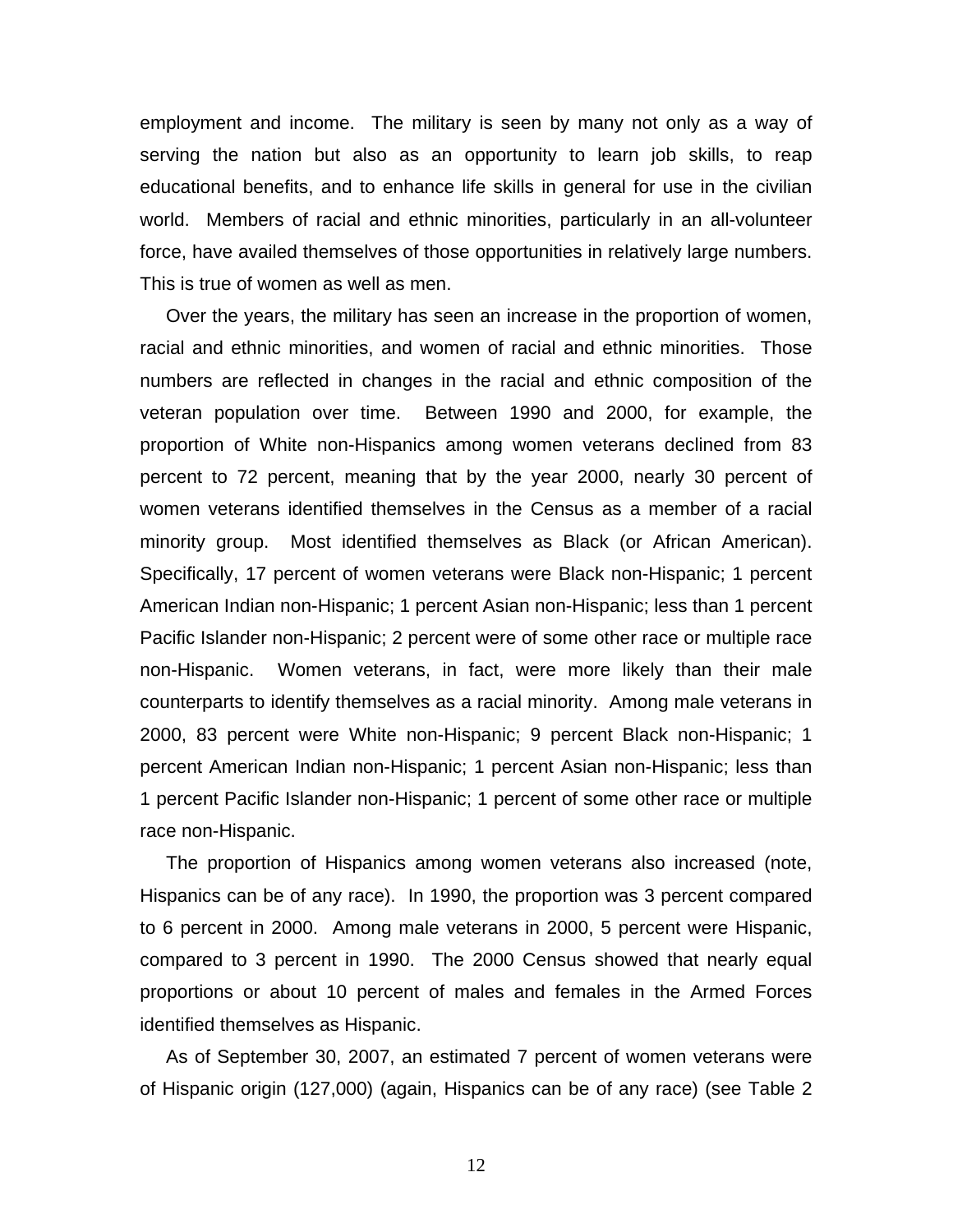below). Estimated proportions of women veterans by race were: White non-Hispanic, 69 percent (1,194,000); Black non-Hispanic, 19 percent (331,000); American Indian non-Hispanic, 1 percent (19,000); Asian non-Hispanic, 2 percent (28,000); Pacific Islander non-Hispanic, less than 1 percent (4,000); and other or multiple race non-Hispanic, 2 percent (42,000). The estimated distribution among male veterans is slightly different from that of female veterans, with a lower proportion of Hispanics (of any race) and minority races. Hispanics were 6 percent (1,199,000) of male veterans. The estimated distribution by race was: White non-Hispanic, 81 percent (17,615,000); Black non-Hispanic, 10 percent (2,234,000); American Indian non-Hispanic, 1 percent (162,000); Asian non-Hispanic, 1 percent (249,000); Pacific Islander non-Hispanic, less than 1 percent (30,000); and other or multiple race, 1 percent (298,000). (VA Office of the Actuary, December 2004).

 In the future, Hispanics and non-White non-Hispanics (including multiple race non-Hispanics) are projected to make up an increasing share of the veteran population for both males and females. For example, between 2000 and 2010, the proportion of women veterans who are Hispanic is projected to increase from 6 percent to nearly 8 percent. For 2020, the projected proportion is 9 percent.

| Hispanic Origin and Race                                                      | Females | Males  |  |
|-------------------------------------------------------------------------------|---------|--------|--|
| Hispanic Origin*                                                              | 7%      | 6%     |  |
| White**                                                                       | 69%     | 81%    |  |
| Black**                                                                       | 19%     | 10%    |  |
| Native American Indian**                                                      | 1%      | 1%     |  |
| Asian**                                                                       | 2%      | $1\%$  |  |
| Pac. Islander**                                                               | ***     | ***    |  |
| Other or Multiple Race**                                                      | 2%      | 1%     |  |
| Total                                                                         | 100%    | 100%   |  |
| Number (in 000's)                                                             | 1,745   | 21,787 |  |
| * Can be of any race<br>$***$<br>Non-Hispanic<br>$***$<br>Less than 1 percent |         |        |  |

## **Table 2: Percentage Distribution of the Estimated Female and Male Veteran Population by Hispanic Origin and Race -- September 30, 2007**

Source: VA Office of the Actuary, VetPop2004 Version 1.0, December 2004.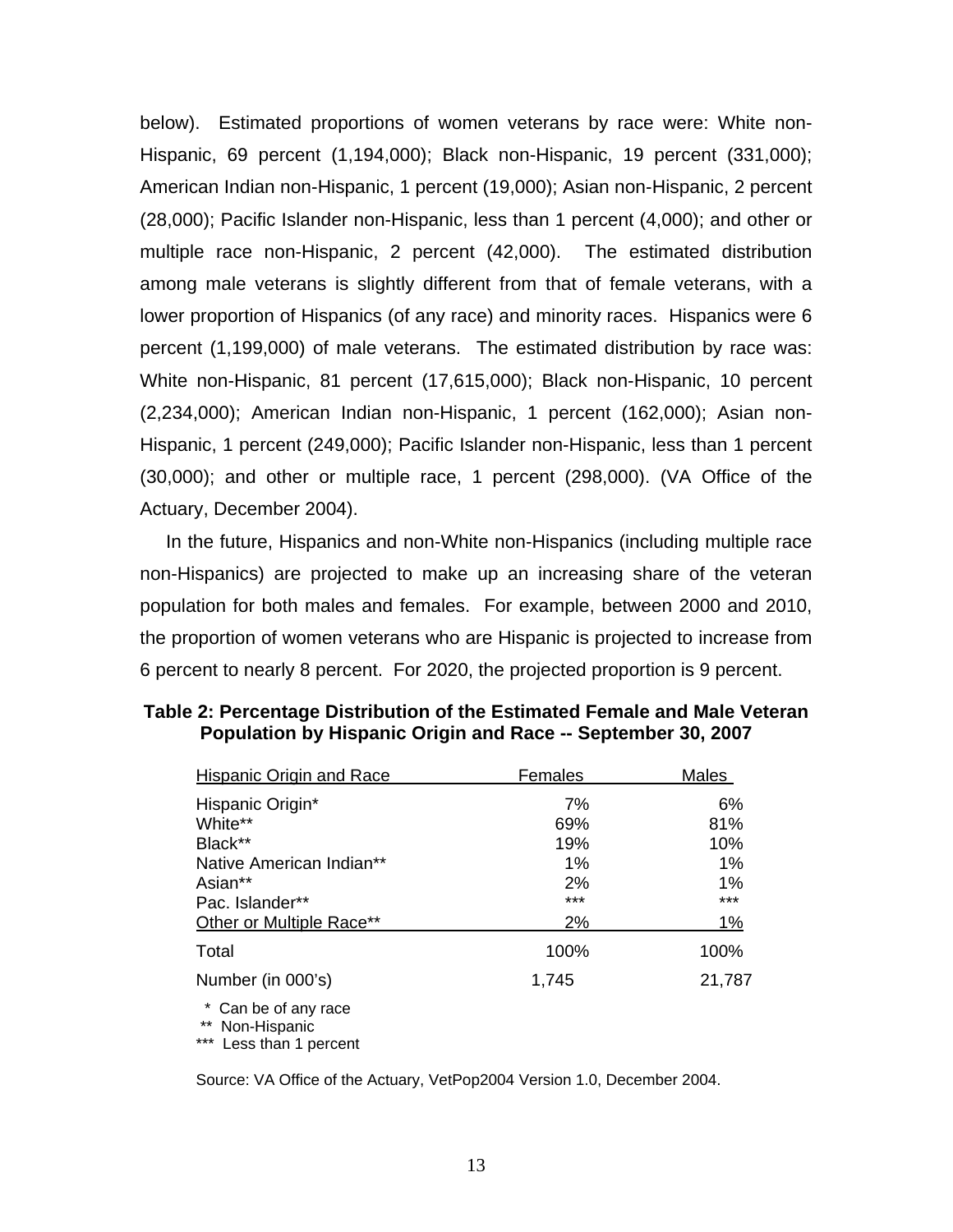The proportion of non-White non-Hispanics among women veterans is projected to increase from 22 percent in 2000 to 25 percent in 2010 to 27 percent in 2020. Among male veterans, Hispanics are projected to increase from 5 percent in 2000 to 6 percent in 2010 and 7 percent in 2020. The proportion of non-White non-Hispanic male veterans is projected to increase from 12 percent in 2000 to 14 percent in 2010 and 17 percent in 2020 (Office of the Actuary, December 2004). Table 3 below summarizes some of these observations for five-year intervals between 2000 and 2020 (viz., the proportion of Hispanic and non-White non-Hispanic veterans is projected to increase among both female and male veterans, but that the proportion is higher among females).

#### **Table 3.**

|      | Females              |                                      | Males                |                                      |
|------|----------------------|--------------------------------------|----------------------|--------------------------------------|
|      | Percent<br>Hispanic* | Percent<br>Non-White<br>Non-Hispanic | Percent<br>Hispanic* | Percent<br>Non-White<br>Non-Hispanic |
| 2000 | 6                    | 22                                   | 5                    | 12                                   |
| 2005 |                      | 24                                   | 5                    | 13                                   |
| 2010 | 8                    | 25                                   | 6                    | 14                                   |
| 2015 | 8                    | 26                                   | 6                    | 15                                   |
| 2020 |                      | 27                                   |                      | 17                                   |

#### **Percent Hispanic Origin and Non-White Non-Hispanic for Estimated and Projected Female and Male Veterans 2000-2020**

\*Can be of any race

Source: VA Office of the Actuary, VetPop2004 Version 1.0, December 2004.

#### **Marital Status**

 Marital status can be an important consideration in assessing an individual's economic and social well-being inasmuch as it is related to such characteristics as living arrangements, family formation, income, health status, and other dimensions of life style. Marital status is usually a matter of choice. That is, (unlike widowhood), we choose to marry, divorce, separate or remain single.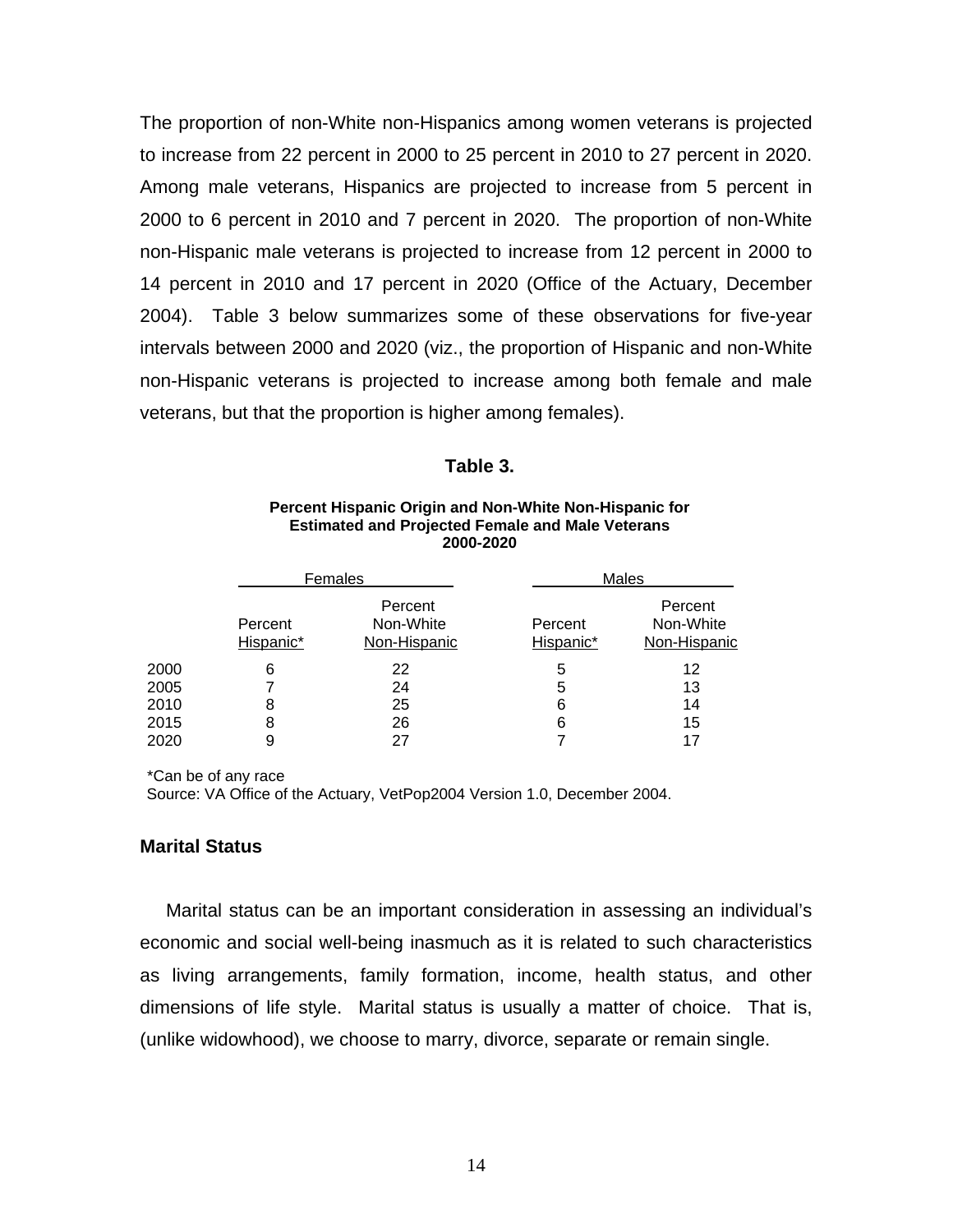Data from the August 2005 Current Population Survey (CPS) $<sup>6</sup>$  show that</sup> women veterans were just as likely to be married as non-veterans: 52 percent of veterans were married compared to 53 percent of non-veterans. This is observed for all age groups. It is unclear what proportion among those not married was ever married.

#### **Socio-Economic Characteristics**

### **Educational Attainment**

 $\overline{a}$ 

 Educational attainment is a crucial dimension of the social and economic status of an individual. Not only are there countless intangible rewards to education, but education affects life chances in general and income and employment in particular. Data from the American Community Survey 2006 show that women veterans fare well with respect to their educational attainment: 72 percent of women veterans had at least some college experience; 40 percent of those had at least a bachelor's degree. A relatively small proportion, 4 percent, had no high school diploma, which can be explained by the education requirements for military service. Approximately 24 percent finished high school as the highest level of education.

 In general, women veterans fare better than male veterans. For example, 57 percent of male veterans had at least some college and 11 percent had less than a high school diploma (compared to 72 percent and 4 percent, respectively, for women). This difference can be explained, in part, by the older age distribution of male veterans. That is, many male veterans entered the military service at a time when the education requirements were not as high as they have been in recent years. During WW II, for example, it was not uncommon for men to be drafted out of high school. And due to extenuating circumstances, many did not go back to school after the war to finish.

 $6$  Source of data from the August 2005 CPS is special tabulations provided by the Office of Data Management and Analysis, Assistant Secretary for Policy and Planning, VA.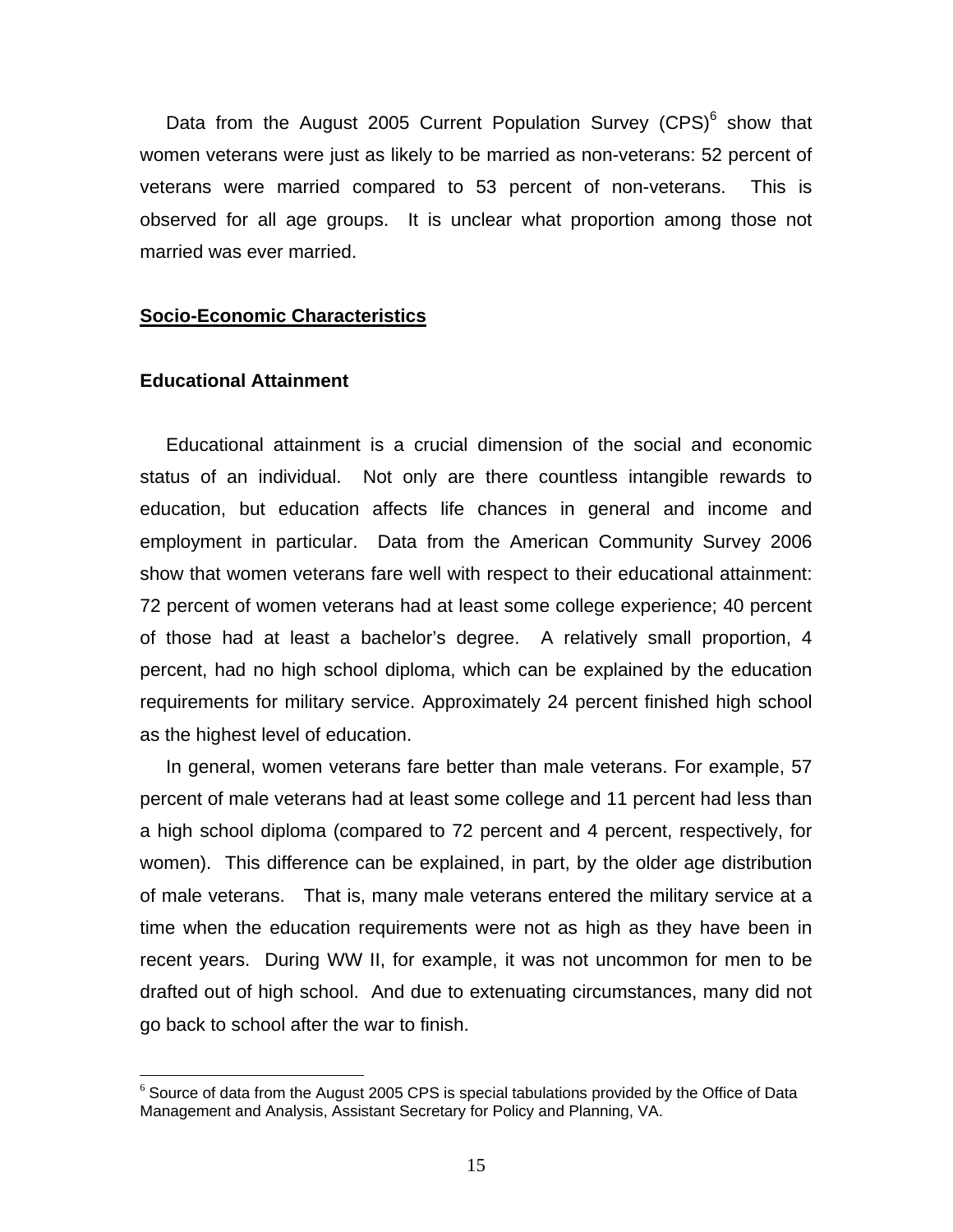## **Employment**

Data from Census  $2000^7$  show that among women veterans age 25 to 64, considered the major earning years, more than 70 percent were employed. Only 2 percent were unemployed and 27 percent were not in the labor force. Among women veterans of all ages, 45 percent of those who were not in the labor force were age 65 or older. As a benchmark for evaluating the employment status of women veterans, a comparison with non-veteran women of comparable age shows no differences. For the group 25 to 64, women veterans are just as likely to be employed as non-veteran women (71 percent and 70 percent respectively), and just as likely not to be in the labor force (27 percent and 28 percent respectively). About 2 percent of veterans and 2 percent of non-veterans are unemployed.

#### **Family Income**

1

 Perhaps the most direct, immediate and measurable dimension of socioeconomic status is income. Data from the Census Population Survey 2007 $6$ on women veterans show that compared to their non-veteran women counterparts, veterans are less likely to be at the low end of the family income distribution but are more likely to be at the high end of the family income scale. For example, 10 percent of veterans had family incomes less than \$15,000 compared to 14 percent of non-veterans. At the high end of the scale, 28 percent of female veterans had family income of \$75,000 or more compared to 29 percent of female non-veterans. For family income groups between \$40,000 and \$75,000, the distribution of women veterans is higher than women nonveterans (33 percent to 28 percent). For family income groups between \$15,000 and \$40,000, the distribution for women veterans versus women non-veterans is

 $7$  Data from the 2000 Census on employment and income are more detailed than data from the Census Population Survey available to the author.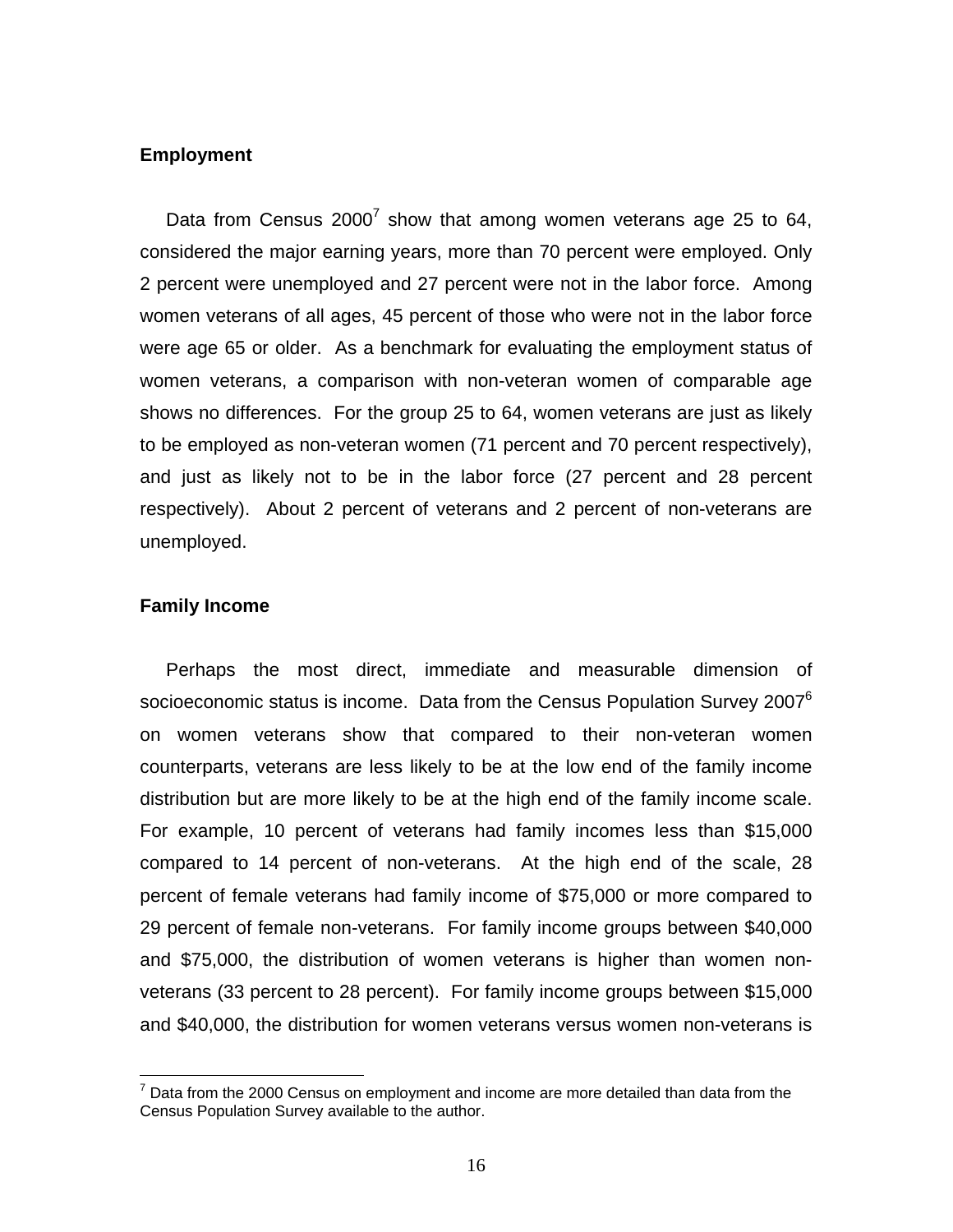the same (29%). The general picture which emerges is that overall, women veterans and non-veteran women have comparable family income.

#### **Use of VA Benefits**

 VA's commitment to the needs of women veterans has been long-standing, but has been particularly noteworthy since the early 1980's with the establishment of the VA Advisory Committee on Women Veterans. Although the number of women veterans is relatively small compared to their male counterparts, the population of women veterans has been growing and is projected to continue to grow, as well as to get older. These demographic facts, coupled with the special needs of women veterans, particularly with respect to health care, drive the need to consider how many women veterans use VA benefits and the characteristics which might be related to the need for and use of benefits, such as health status, race, education, income, employment and marital status.

#### **Compensation**

 At the end of fiscal year 2006, 193,112 women veterans world-wide received service-connected compensation, among whom 191,231 lived in the U.S. and Puerto Rico. The number of women receiving compensation represents 11.2 percent of the total estimated population of women veterans as of September 30, 2006. Among male veterans, the estimated proportion receiving compensation is only slightly higher, 11.4 percent<sup>8</sup>, in spite of the older age of male veterans, on average, and their greater exposure to combat.

 There are also some differences in the distribution of compensated veterans by degree of disability between males and females. Compensated female veterans is equally distributed at the lower levels and the middle levels of the

 8 This percent, and the comparable percent for women veterans, pertains to all veterans, not just those in the U.S. and Puerto Rico.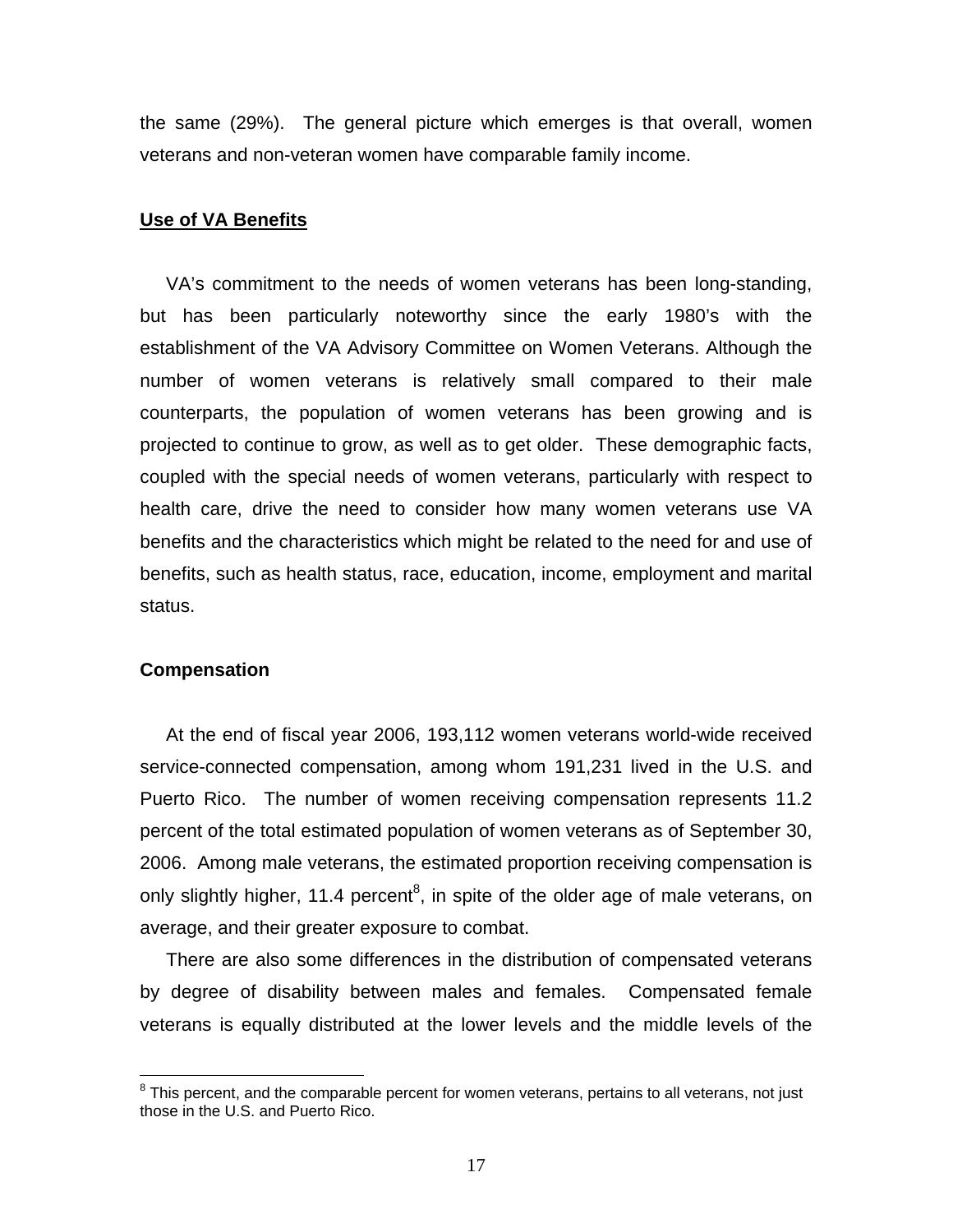rating schedule. On the other hand, there are more compensated male veterans at the lower range of the rating schedule than at the middle level. Comparing female and male compensated veterans respectively, under 30 percent disabled, 40 and 45 percent; between 30 and 60 percent disabled, 41 and 34 percent; and at 70 percent or greater disability, 19 and 21 percent. (VA Office of Policy and Planning, September 2006, Tables on Compensation)<sup>9</sup>.

#### **Nonservice-Connected Pension**

VA pensioners are veterans who served during wartime and are deemed to be in economic need based on established VA eligibility criteria. In September 2006, 10,307 women veterans received pension compared to 319,549 male veterans. Among female pensioners, 42.1 percent, served during WW II. In contrast, among male pensioners, about one-third, 30.4 percent, served during WW II, with the largest group having served during the Vietnam era, 47.6 percent. The differences between male and female pensioners with respect to period of service reflect in part, the relative size of the cohorts among male and female veterans (products of both the number who served and the number who survive to date) and differences in economic need by age and sex (Office of Policy, Planning, and Preparedness, September 2006, Table on Pension).

## **Educational Benefits**

 The GI Bill, started in 1944, has been heralded widely as one of the most successful government programs in our Nation's history. It enhanced the lives of countless veterans and their families, helping to establish a strong middle class in the United States after WW II. VA education benefits continue to thrive.

 Data on VA's current education benefits show that as of March 2007, 242,590 women veterans used Chapter 30, the Montgomery G.I. Bill, available to

 9 The distributions described are for all veterans, regardless of age and the types of disability for which veterans are compensated.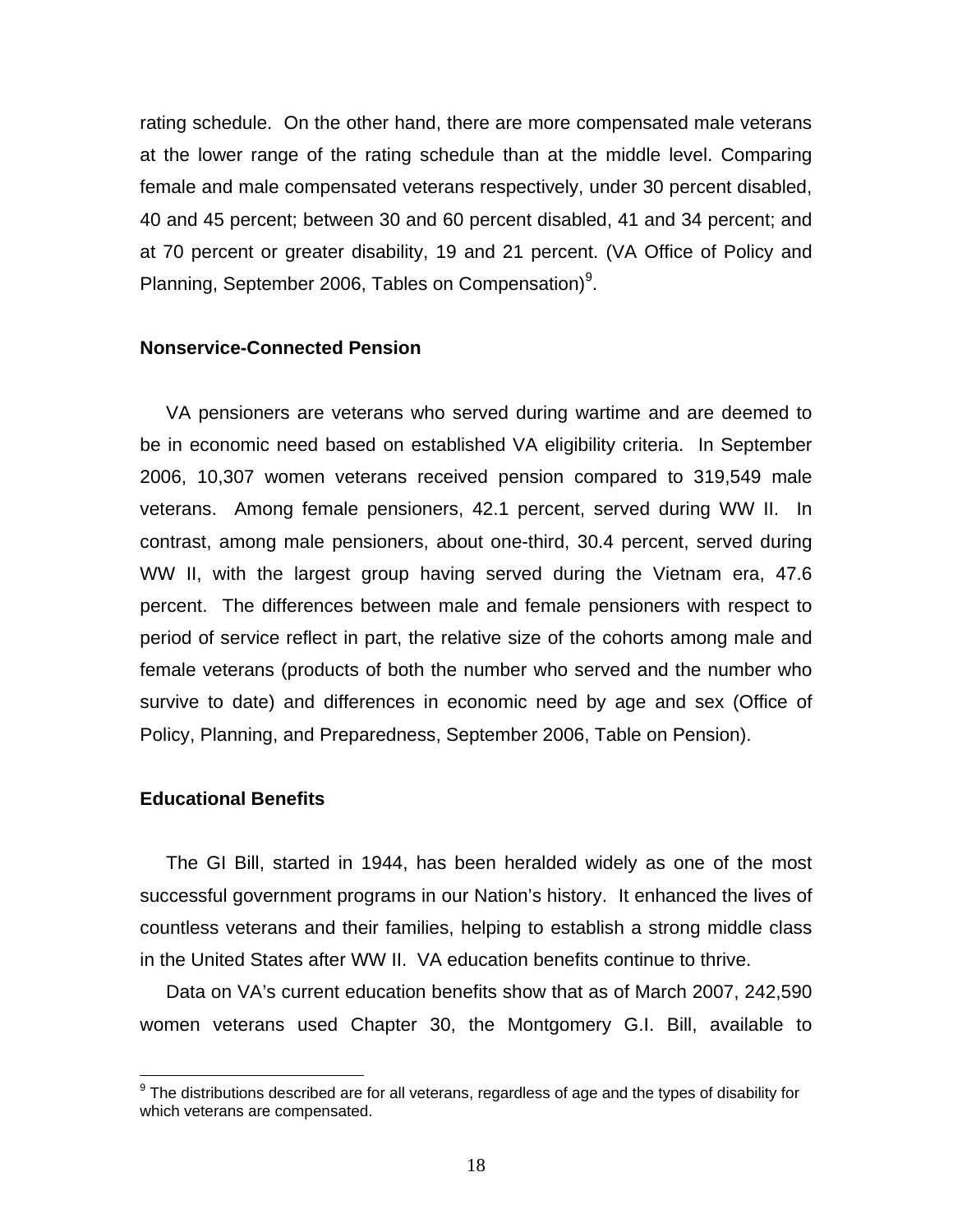veterans entering the military after June 30, 1985. The vast majority of these women veterans (226,445 or 93.3 percent) used benefits to attend college. Among them, 97,735 used benefits for junior college, while 26,211 used them for post-graduate programs. Over 16,000 women (16,145) used Chapter 30 benefits for other programs, such as vocational or technical training, flight school or for job apprenticeships. The earlier program, Chapter 32 (the Post-Vietnam Era Veterans Educational Assistance Program--VEAP) was used by 21,688 women veterans as of March 2007. This program was available to veterans who entered the military between January 1, 1977 and June 30, 1985. And as observed for Chapter 30, women used Chapter 32 benefits mainly to pay for college-level training: 20,264 (or 93 percent) used Chapter 32 for college. The proportion of male veterans using either Chapter 30 or Chapter 32 benefits for college was comparable to the proportion of women veterans doing so—among male users, 90.9 percent used Chapter 30 for college and 91 percent used Chapter 32 for college (Office of Policy, Planning and Preparedness, September 2007, Tables on Chapters 30 and 32). These high proportions among both male and female users of the programs are not surprising because most veterans of these cohorts entered the military with at least a high school diploma and many enlisted to receive benefits for post-high school education.

 Among women veterans, the 2001 National Survey of Veterans showed that 34 percent used at least one VA education benefit, somewhat lower than the 40 percent of male veterans who used such benefits.

## **Vocational Rehabilitation and Employment**

 Out of 52,982 Chapter 31 participants in FY 2006, 9,895 or 19 percent were women. Among participating women, 2,318 were considered to have been successfully rehabilitated during the year. There were nearly 9,744 male participants who successfully completed rehabilitation. Successful women participants, on average, increased their income 6–fold after completing rehabilitation. That is, the average annual earnings prior to training which is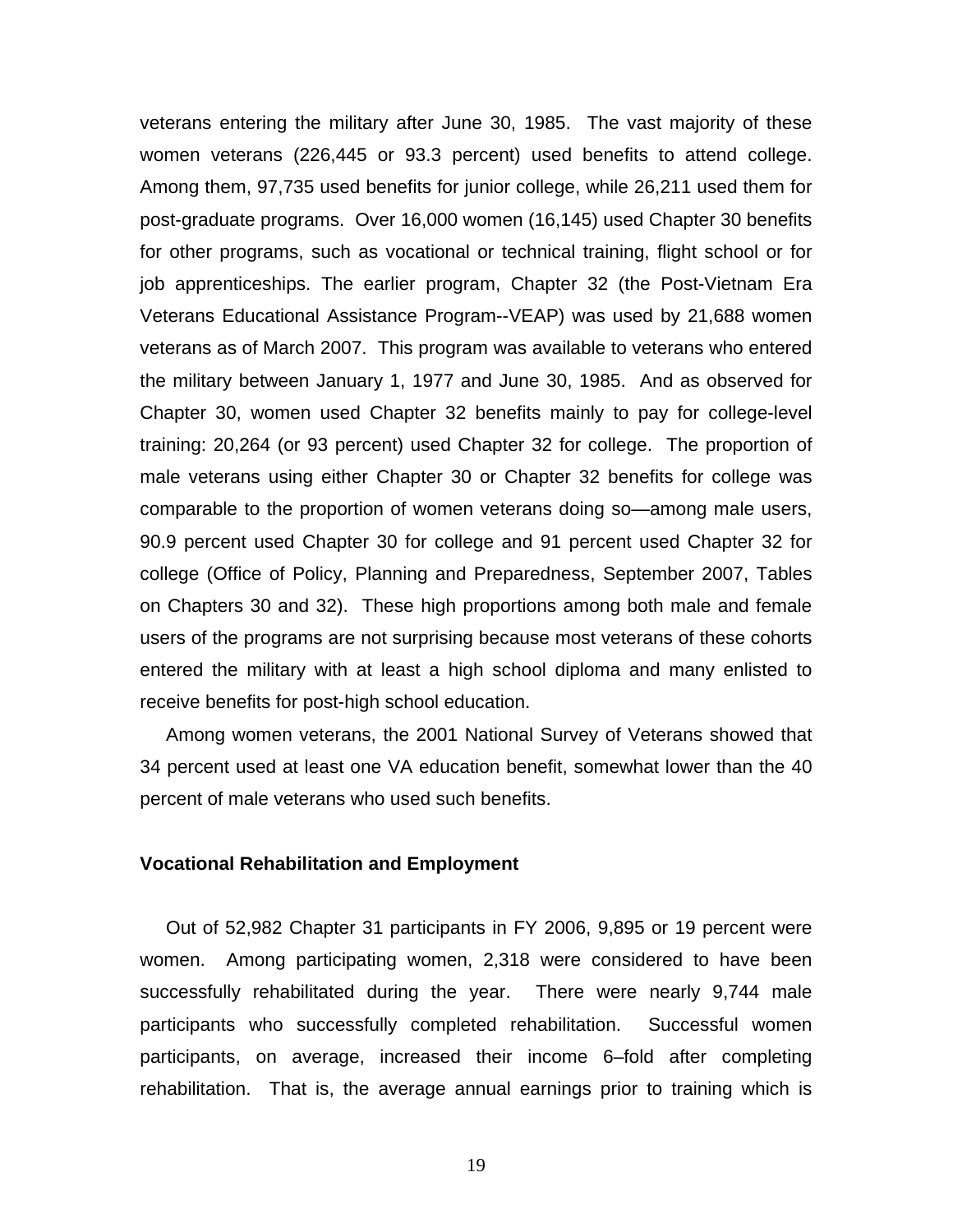about \$4,450 compared to an average of \$27,677 after training. Among successful male participants, there was also a 6-fold increase in average earnings. Among veterans in the National Survey of Veterans, 4 percent of women reported ever using Vocational Rehabilitation services, comparable to the 3 percent of males reporting such use.

## **VA Home Loan Guaranty**

 Between 1944 (when the VA Home Loan Guaranty Program began) and the end of FY 2006, VA has guaranteed more than 18 million home loans (Veterans Benefits Administration, June 2004, p. 61; and Veterans Benefits Administration, Loan Guaranty Service, April 2005). During FY 2006, 142,708 loans were guaranteed: 125,353 for male veterans and nearly 17,355 (12.2% of total) for women veterans<sup>10</sup>. For FY 2006 loans, the average loan amount and the average guaranty on those loans was slightly higher for women veterans than for their male counterparts. The average loan for women veterans was \$173,923 compared to \$172,449 for males. The average guaranty on home loans for women veterans was \$45,871 compared to \$45,393 for males (Veterans Benefits Administration, Loan Guaranty Service).

# **VA Life Insurance**

1

 VA life insurance is available to veterans as a way for those who leave military service to maintain government life insurance after discharge. VA life insurance serves to establish the continuity of government life insurance coverage offered to active military personnel who might be considered at greater risk of death during military service by private insurance vendors not willing to assume the liability.

 $10$  The number might understate the number of women veterans benefiting from a VA loan guaranty in that the figure does not include women whose husbands are also veterans and in whose name a VA loan guaranty is made.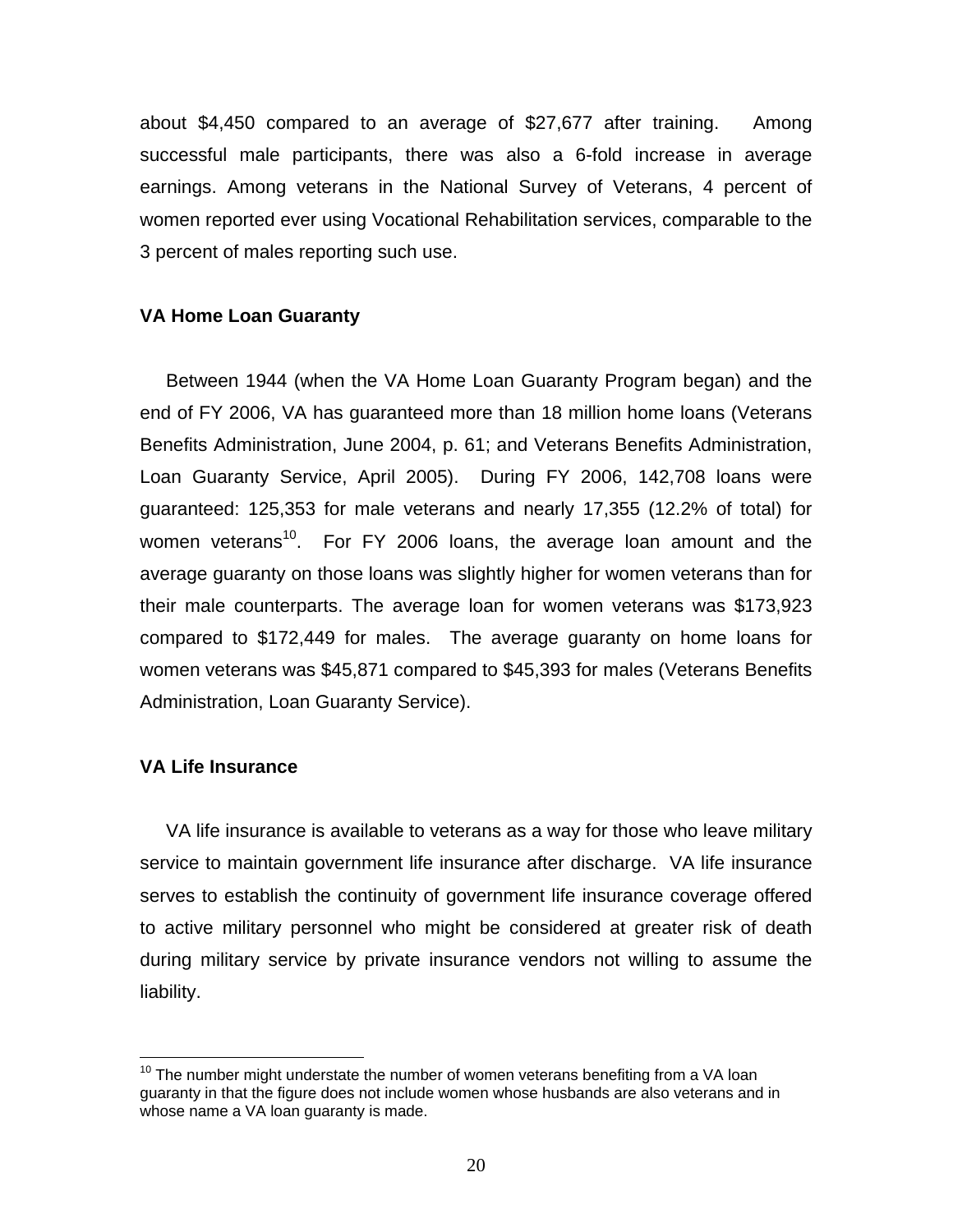Data from the 2001 National Survey of Veterans show that among both male and female veterans, roughly the same proportion -- 11 percent -- had VA life insurance coverage. Among older veterans, however, the proportion increases to 17 percent of females and 20 percent of males, perhaps reflecting the salience of life insurance to older people and differences in VA life insurance programs which changed from period to period. The fact that a majority of both female and male veterans do not have VA life insurance coverage does not mean they are without coverage. In fact, the survey data show that 70 percent of female veterans and 75 percent of male veterans had life insurance from a source other than VA. Among veterans 65 or older, the proportions are 58 percent and 72 percent, respectively (Office of Policy, Planning, and Preparedness, April 2003, Table 7-2, p. 395).

## **VA Burial Benefits**

 VA's National Cemetery Administration's memorial programs honor veterans and eligible family members in many ways, including in-ground burial, cremation burial, grave markers and headstones, and Presidential certificates. In FY 2005 and 2006 129,444 veterans were interred in national cemeteries across this country and of those veterans 3 percent were female. The National Cemetery Administration furnished 353,503 headstones and markers between FY 2005 and 2006 for veterans buried in private cemeteries, and among those headstones 1 percent were furnished for female veterans. (National Cemetery Administration, June 2007).

#### **Health Care**

 A major component of the array of benefits provided to veterans by VA is health care. The FY 2006 budget allotted nearly 31.7 billion dollars for medical care out of a total of 73.4 billion dollars for all VA programs. In FY 2006, 240,000 women veterans sought VA medical care, the majority of those (61.5 percent)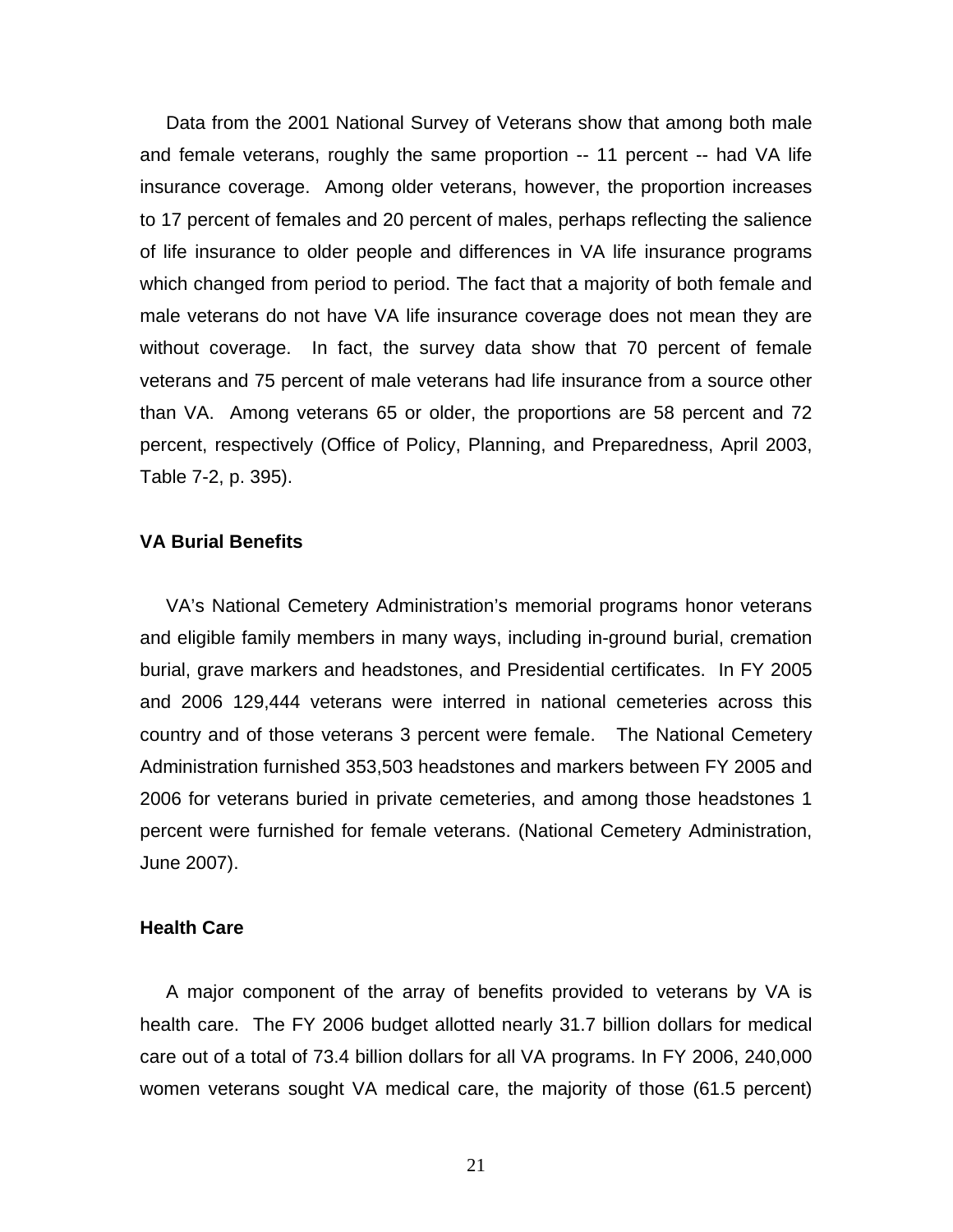were veterans from the more recent post-Vietnam and Gulf War eras. In fact, 45 percent were between the ages of 45-54. Male veterans seeking VA medical care are, on average, older. The difference reflects in part the different age distribution of male and female veterans and any difference by age and gender in reliance on VA for medical care.

 In FY 2006, the top three diagnostic categories for women veterans treated by VA were Post Traumatic Stress Disorder, hypertension, and depression. Nearly 80,000 women veterans were in Priority Categories 1 and 2, which include veterans with service-connected disabilities. Another 71,017 women veterans were in Priority Category 5. (VHA, September 30, 2006). This category includes non-service-connected veterans who meet the low income criteria for eligibility.

#### **A Final Thought**

 The important role of women in our nation's defense and as part of the veteran population over the years cannot be over-stated nor covered adequately in these few short pages. Their history is a glorious one and sadly one not always acknowledged or appreciated. With time, however, has come deserved recognition, both for women in the military and for women as veterans. And with their projected larger numbers, with full integration in all branches, including combat units, and with greater racial and ethnic diversity in the armed forces, women will change the face not only of our military, but of our veteran population as well. Women will make up a larger share of the veteran population, add to its diversity, and require veteran services geared to their specific needs. The debt owed to all our veterans and to women in particular demands nothing less than full attention and action.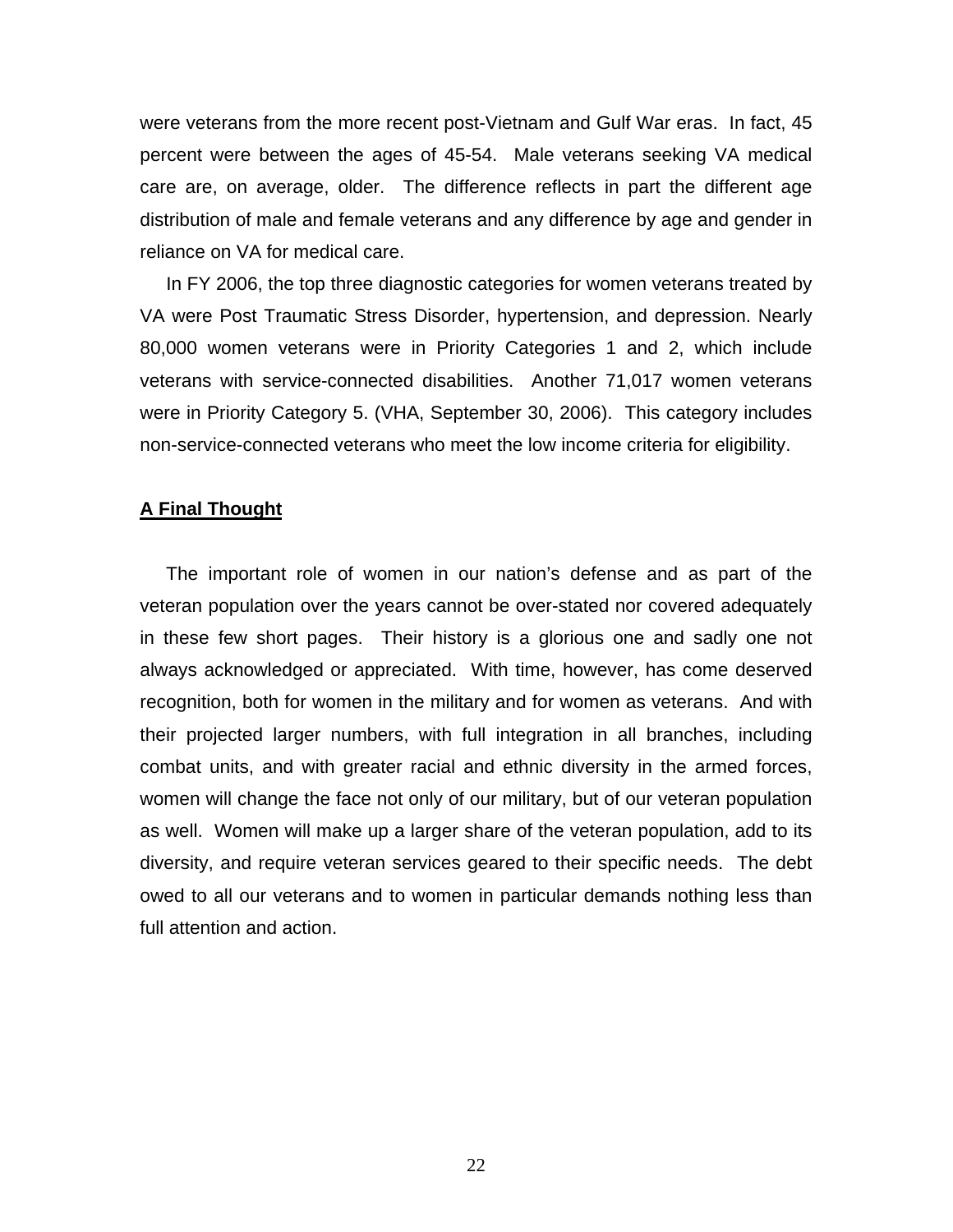# **References**

Department of Defense. 2005 (May 4). "Army announces Combat Action Badge," *ARNEWS*.

Department of Defense. 2005 (September). Active Duty Military Personnel by Rank/Grade Total and Women Only. Washington, DC.

Department of Defense. 2005 (March). Washington, DC.

Holm, Jeanne. 1982. *Women in the Military: An Unfinished Revolution* (Revised Edition). Novato, CA: Presidio Press.

Moseley Brown, Betty. 2005 (May 4). Personal communication.

Office of the Actuary, VA. 2004 (December). *VetPop2004 Version 1.0*. Washington, DC.

Office of Policy, Planning, and Preparedness, VA. 2006 (September). Tables 1-3 on Veterans Receiving Service-Connected Compensation.

Office of Policy, Planning, and Preparedness, VA. 2006 (September). Table 7 on Veterans Receiving Nonservice-Connected Pension.

Office of Policy, Planning, and Preparedness, VA. 2006 (September). COIN Report EDU 704 Ch. 30 and COIN Report EDU 704 Ch. 32.

Office of Policy, Planning, and Preparedness, VA. 2003. *2001 National Survey of Veterans, Tabulation Volume*.

*The Washington Post*. 2005 (May 5). "Army to issue combat badge for soldiers not in infantry, " p. A23.

*The Washington Times*. 2004 (December 13). "Report leans toward women in combat."

Thomas, Patricia J. 1978. *The Role of Women in the Military: Australia, Canada, and the United States,* Special Report 78-10. San Diego, CA: Navy Personnel Research and Development Center.

Trowell-Harris, Dr. Irene. 2005 (May 4). Personal Communication.

Veterans Benefits Administration, Loan Guaranty Service, Data on Home Loan Guaranty for FY 2006.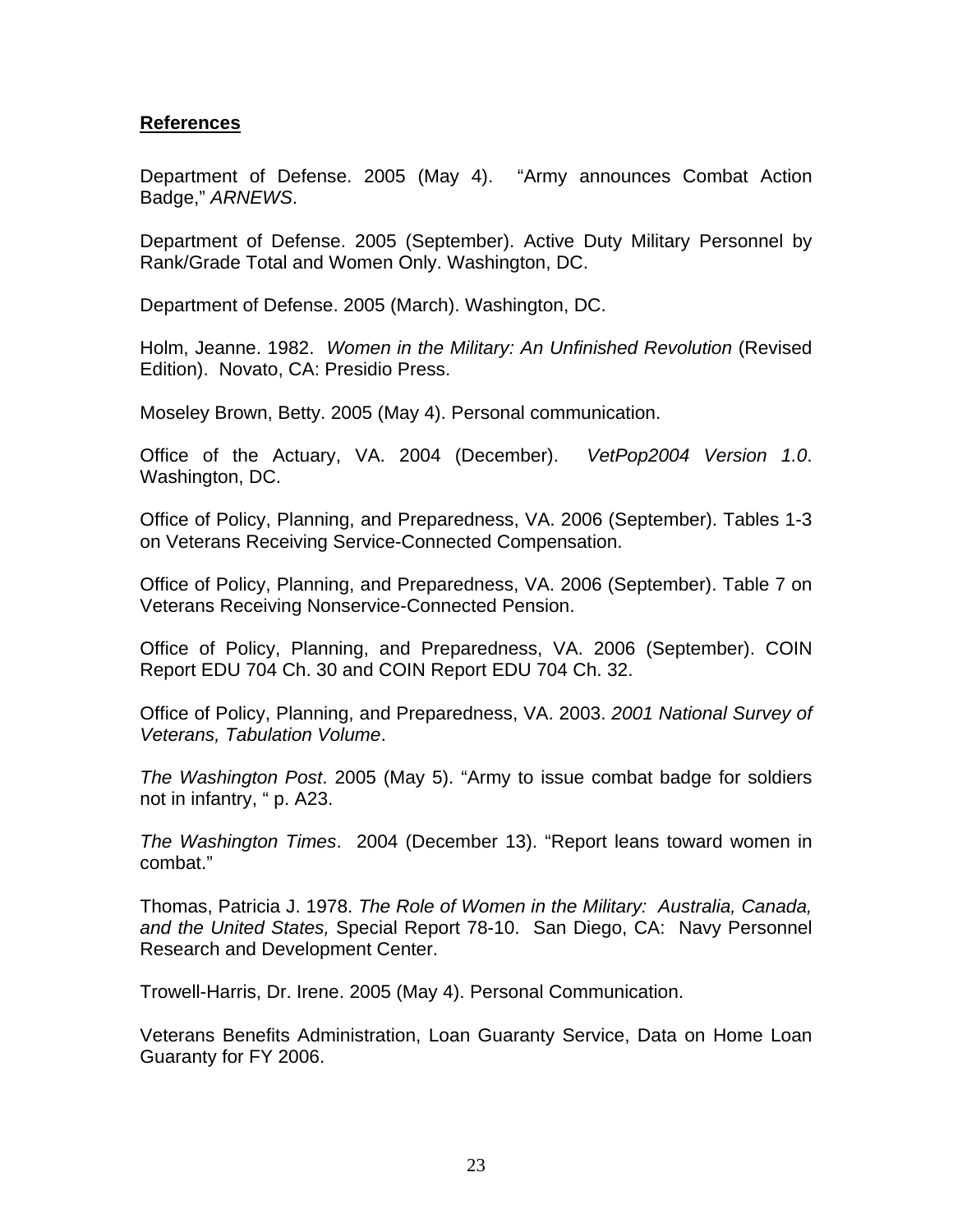Veterans Benefits Administration, *Annual Benefits Report, FY 2005*. VA, Washington, DC.

VISN Support Service Center, VA. 2006.

Vocational Rehabilitation and Education, Program Management Report, FY 2006.

Women in Military Service for America Memorial Foundation. No Date. *Highlights in the History of Military Women.*  www.womensmemorial.org/educatio/timeline.html.